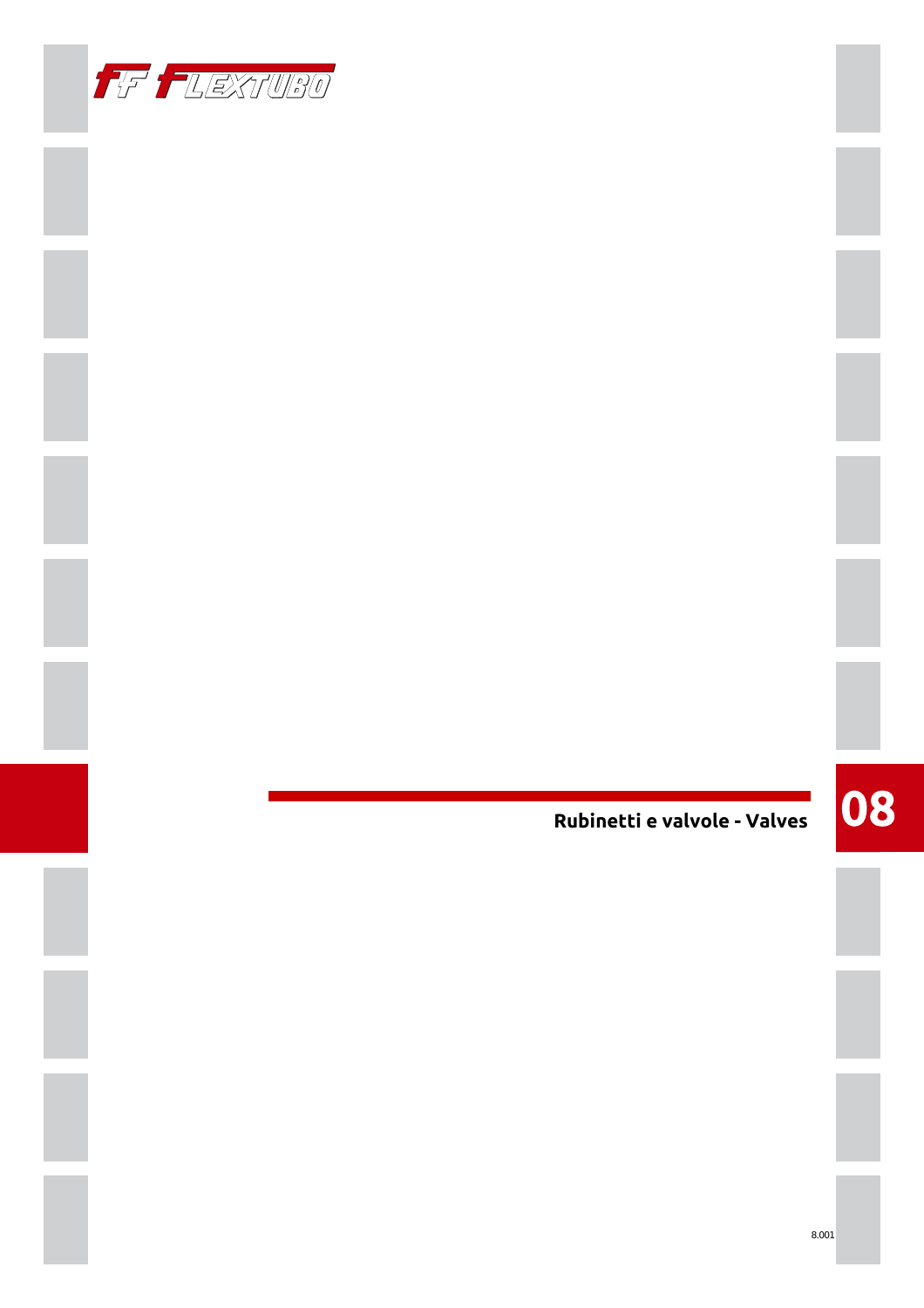

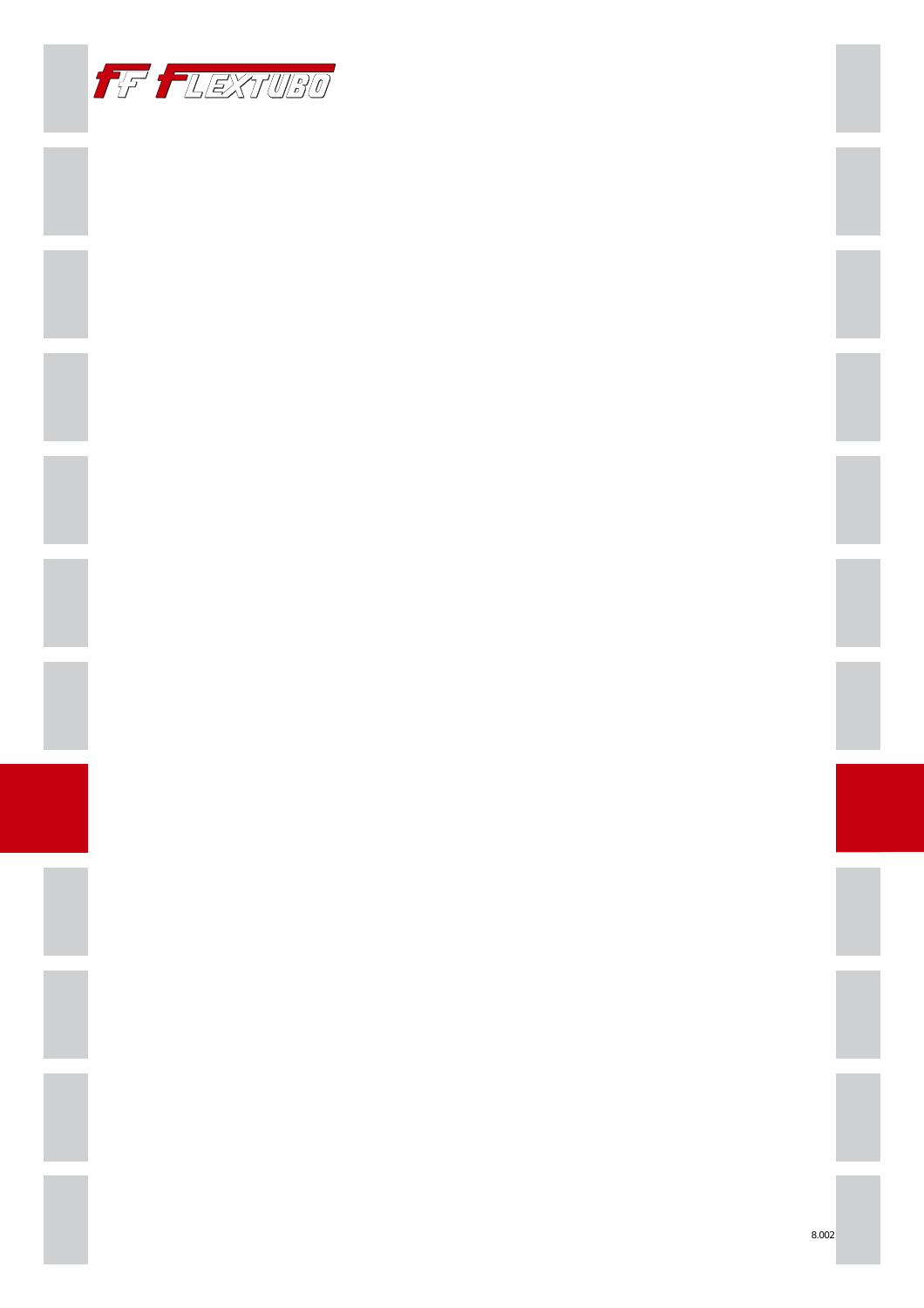

<span id="page-2-0"></span>

|               |      | -----          |  |
|---------------|------|----------------|--|
|               |      |                |  |
|               |      | Indice - Index |  |
| Gruppo-Group  | Pag. |                |  |
|               |      |                |  |
| $080 - 120$   | 4.7  |                |  |
| $081 - 121$   | 4.7  |                |  |
| 125           | 4.7  |                |  |
| 128           | 4.8  |                |  |
| 157           | 4.8  |                |  |
| BK3           | 4.5  |                |  |
| BK3 TV        | 4.6  |                |  |
| <b>BKHP</b>   | 4.6  |                |  |
| <b>BKHR</b>   | 4.5  |                |  |
| BKHR/CF       | 4.6  |                |  |
| <b>BKHRTV</b> | 4.5  |                |  |
| <b>MKHR</b>   | 4.5  |                |  |
| MP3           | 4.9  |                |  |
| MP4           | 4.9  |                |  |
| MP6           | 4.9  |                |  |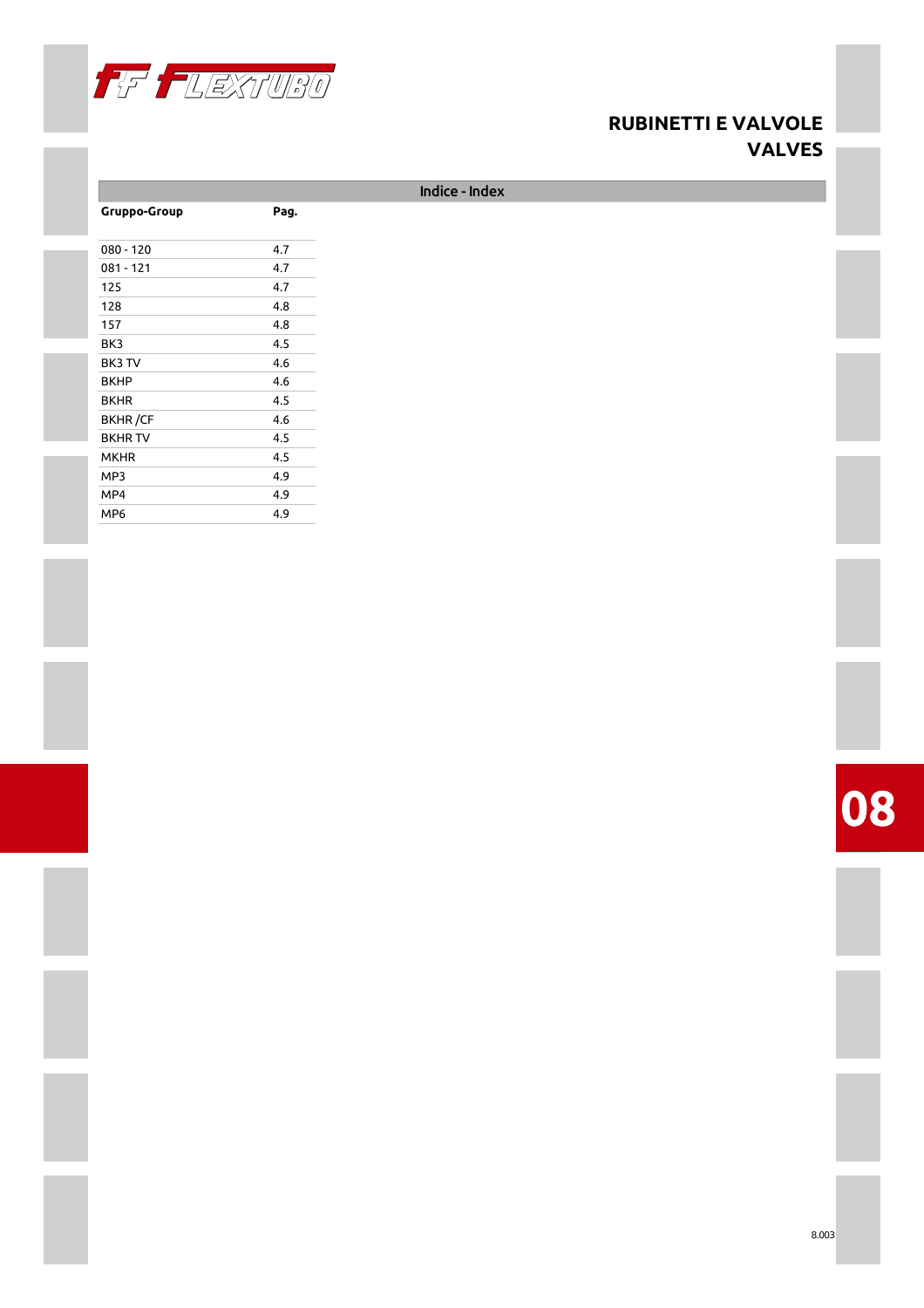

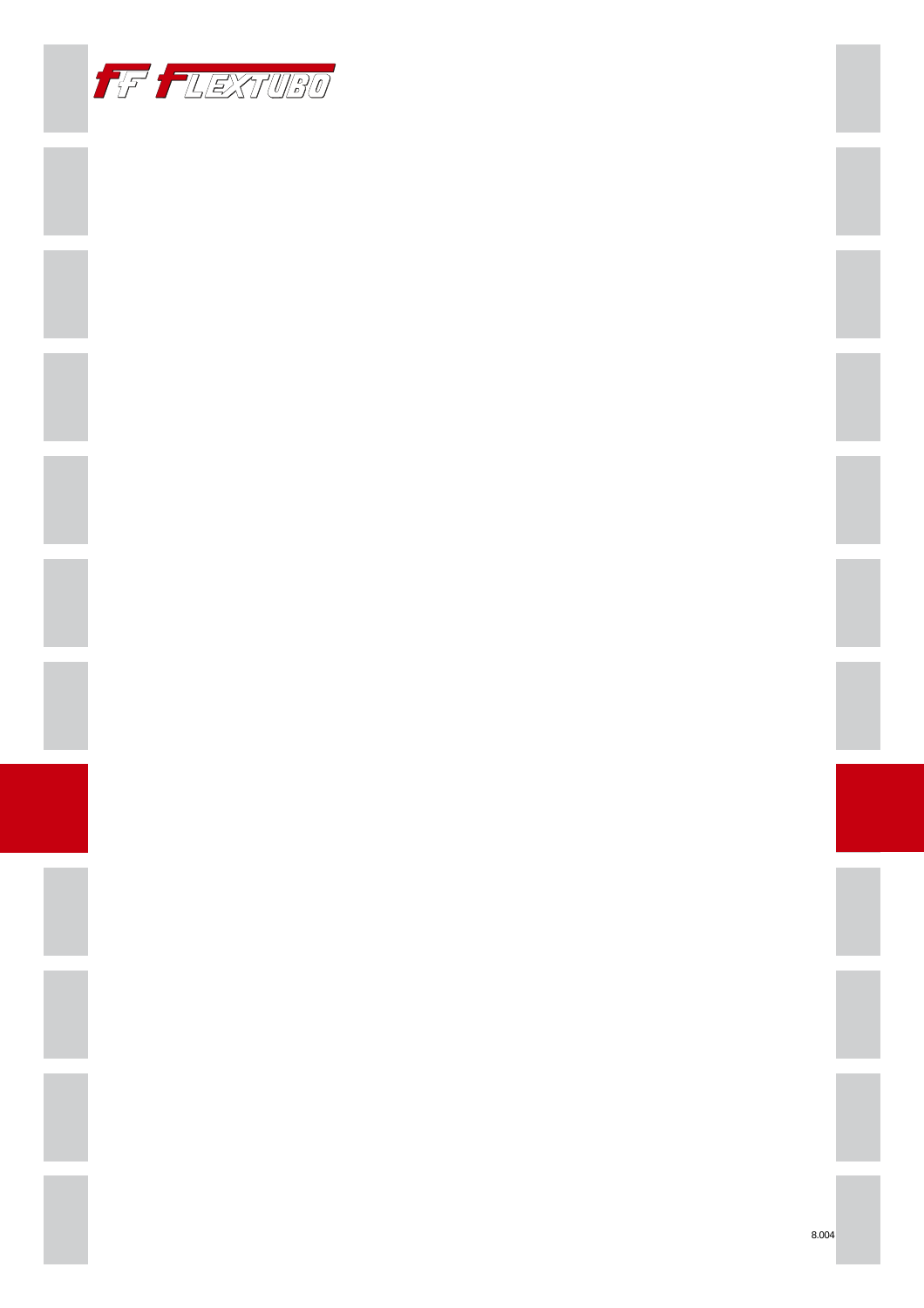

<span id="page-4-4"></span><span id="page-4-1"></span>

|             |                   | RUBINETTI A SFERA ALTA PRESSIONE - HIGH PRESSURE 2-WAY BALL VALVES |     |    |    |    |    |                                    |              |           |           |     |                             |
|-------------|-------------------|--------------------------------------------------------------------|-----|----|----|----|----|------------------------------------|--------------|-----------|-----------|-----|-----------------------------|
| <b>BKHR</b> | Cod. Art.<br>Code | <b>Filetto</b><br><b>Thread</b>                                    |     |    |    |    |    | Dimensioni (mm)<br>Dimensions (mm) |              |           |           |     | <b>Note</b><br><b>Notes</b> |
|             |                   |                                                                    | ┖   |    | B  | н  | h  | m                                  | $\mathsf{V}$ | <b>SW</b> | <b>WP</b> | K   |                             |
|             | <b>BKHR 1/8</b>   | 1/8"                                                               | 69  | 40 | 26 | 47 | 33 | 13,5                               | 11           | 9         | 500       | 115 | <b>BSP</b>                  |
| к           | <b>BKHR 1/4</b>   | 1/4"                                                               | 69  | 40 | 26 | 47 | 33 | 13,5                               | 11           | 9         | 500       | 115 | <b>BSP</b>                  |
| sw          | <b>BKHR 3/8</b>   | 3/8"                                                               | 72  | 43 | 32 | 52 | 38 | 17,5                               | 11           | 9         | 500       | 115 | <b>BSP</b>                  |
|             | <b>BKHR 1/2</b>   | $1/2$ "                                                            | 83  | 48 | 35 | 54 | 40 | 19                                 | 11           | 9         | 500       | 115 | <b>BSP</b>                  |
| a.          | <b>BKHR 3/4</b>   | 3/4"                                                               | 95  | 62 | 49 | 75 | 57 | 24,5                               | 14           |           | 315       | 200 | <b>BSP</b>                  |
| m           | BKHR 1"           | $4$ <sup><math>  </math></sup>                                     | 113 | 66 | 58 | 83 | 65 | 29,5                               | 14           | 14        | 315       | 200 | <b>BSP</b>                  |
|             | <b>BKHR 1.1/4</b> | 1" 1/4                                                             | 120 | 66 | 58 | 83 | 65 | 29,5                               | 14           | 14        | 315       | 200 | <b>BSP</b>                  |
|             | <b>BKHR 1.1/2</b> | 1" 1/2                                                             |     |    |    |    |    |                                    |              |           |           |     |                             |

<span id="page-4-5"></span><span id="page-4-3"></span>

|                    |             |                   | RUBINETTI ALTA PRESSIONE - HIGH-PRESSURE 2-WAY BALL VALVES |     |       |     |     |     |                                    |              |           |           |     |                             |
|--------------------|-------------|-------------------|------------------------------------------------------------|-----|-------|-----|-----|-----|------------------------------------|--------------|-----------|-----------|-----|-----------------------------|
|                    | <b>MKHR</b> | Cod. Art.<br>Code | <b>Filetto</b><br><b>Thread</b>                            |     |       |     |     |     | Dimensioni (mm)<br>Dimensions (mm) |              |           |           |     | <b>Note</b><br><b>Notes</b> |
|                    |             |                   |                                                            | L   |       | B   | н   | h   | m                                  | $\mathsf{V}$ | <b>SW</b> | <b>WP</b> | K   |                             |
|                    |             | <b>MKHR 1.1/4</b> | 1" 1/4                                                     | 111 | 95    | 81  | 107 | 86  | 40,5                               | 16,5         | 17        | 350       | 320 | <b>BSP</b>                  |
| SW                 |             | <b>MKHR 1.1/2</b> | 1" 1/2                                                     | 130 | 107,5 | 100 | 124 | 103 | 50                                 | 16,5         | 17        | 350       | 320 | <b>BSP</b>                  |
|                    |             | MKHR 2"           | 2"                                                         | 140 | 120   | 118 | 138 | 117 | 59                                 | 16,5         | 17        | 350       | 320 | <b>BSP</b>                  |
|                    |             |                   |                                                            |     |       |     |     |     |                                    |              |           |           |     |                             |
|                    |             |                   |                                                            |     |       |     |     |     |                                    |              |           |           |     |                             |
|                    |             |                   |                                                            |     |       |     |     |     |                                    |              |           |           |     |                             |
| $\mathbf{n}$<br>12 | SW2         |                   |                                                            |     |       |     |     |     |                                    |              |           |           |     |                             |
|                    |             |                   |                                                            |     |       |     |     |     |                                    |              |           |           |     |                             |

<span id="page-4-6"></span><span id="page-4-0"></span>

|                 |                   | <b>RUBINETTO ALTA PRESSIONE 3 VIE - 3-WAY SELECTOR BALL VALVES</b> |     |    |    |    |    |                                    |    |           |           |      |                             |
|-----------------|-------------------|--------------------------------------------------------------------|-----|----|----|----|----|------------------------------------|----|-----------|-----------|------|-----------------------------|
| BK <sub>3</sub> | Cod. Art.<br>Code | <b>Filetto</b><br><b>Thread</b>                                    |     |    |    |    |    | Dimensioni (mm)<br>Dimensions (mm) |    |           |           |      | <b>Note</b><br><b>Notes</b> |
|                 |                   |                                                                    |     |    | B  | н  | h  | m                                  | V  | <b>SW</b> | <b>WP</b> | K    |                             |
| K<br>$-5$       | <b>BK3 1/8</b>    | 1/8"                                                               | 69  | 40 | 26 | 47 | 33 | 13,5                               | 11 | 9         | 315       | 34,5 | <b>BSP</b>                  |
|                 | <b>BK3 1/4</b>    | 1/4"                                                               | 69  | 40 | 26 | 47 | 33 | 13,5                               | 11 | 9         | 315       | 34,5 | <b>BSP</b>                  |
| sw              | <b>BK3 3/8</b>    | 3/8"                                                               | 72  | 43 | 32 | 52 | 38 | 17,5                               | 11 | 9         | 315       | 36   | <b>BSP</b>                  |
|                 | <b>BK3 1/2</b>    | 1/2"                                                               | 83  | 48 | 35 | 54 | 40 | 19                                 | 11 | 9         | 315       | 41,5 | <b>BSP</b>                  |
|                 | <b>BK3 3/4</b>    | 3/4"                                                               | 95  | 62 | 49 | 75 | 57 | 24,5                               | 14 | 14        | 315       | 47,5 | <b>BSP</b>                  |
| m               | <b>BK31"</b>      | $4$ <sup><math>  </math></sup>                                     | 113 | 66 | 58 | 83 | 65 | 29,5                               | 14 | 14        | 315       | 56,5 | <b>BSP</b>                  |
| B               | BK3 1.1/4         | 1" 1/4                                                             | 120 | 66 | 58 | 83 | 65 | 29,5                               | 14 | 14        | 315       | 60   | <b>BSP</b>                  |
|                 |                   |                                                                    |     |    |    |    |    |                                    |    |           |           |      |                             |

Disponibile versione "L" e "T" - Form of port : "L" e "T"

<span id="page-4-2"></span>

|               |                     | RUBINETTI A SFERA ALTA PRESSIONE - HIGH PRESSURE 2-WAY BALL VALVES |     |    |    |    |    |                                    |              |           |           |     |                             |
|---------------|---------------------|--------------------------------------------------------------------|-----|----|----|----|----|------------------------------------|--------------|-----------|-----------|-----|-----------------------------|
| <b>BKHRTV</b> | Cod. Art.<br>Code   | <b>Filetto</b><br><b>Thread</b>                                    |     |    |    |    |    | Dimensioni (mm)<br>Dimensions (mm) |              |           |           |     | <b>Note</b><br><b>Notes</b> |
|               |                     |                                                                    |     |    | B  | н  | h  | m                                  | $\mathsf{V}$ | <b>SW</b> | <b>WP</b> | K   |                             |
|               | <b>BKHR 1/8TV</b>   | 1/8"                                                               | 69  | 40 | 26 | 47 | 33 | 13,5                               | 11           | 9         | 500       | 115 | <b>BSP</b>                  |
| к             | <b>BKHR 1/4TV</b>   | 1/4"                                                               | 69  | 40 | 26 | 47 | 33 | 13,5                               | 11           | 9         | 500       | 115 | <b>BSP</b>                  |
| sw            | <b>BKHR 3/8TV</b>   | 3/8"                                                               | 72  | 43 | 32 | 52 | 38 | 17,5                               | 11           | 9         | 500       | 115 | <b>BSP</b>                  |
|               | <b>BKHR 1/2TV</b>   | 1/2"                                                               | 83  | 48 | 35 | 54 | 40 | 19                                 | 11           | 9         | 500       | 115 | <b>BSP</b>                  |
|               | <b>BKHR 3/4TV</b>   | 3/4"                                                               | 95  | 62 | 49 | 75 | 57 | 24,5                               | 14           | 14        | 315       | 200 | <b>BSP</b>                  |
| m             | <b>BKHR 1"TV</b>    | 1"                                                                 | 113 | 66 | 58 | 83 | 65 | 29,5                               | 14           | 14        | 315       | 200 | <b>BSP</b>                  |
|               | <b>BKHR 1.1/4TV</b> | 1" 1/4                                                             | 120 | 66 | 58 | 83 | 65 | 29,5                               | 14           | 14        | 315       | 200 | <b>BSP</b>                  |
|               | <b>BKHR 1.1/2TV</b> | 1" 1/2                                                             |     |    |    |    |    |                                    |              |           |           |     |                             |
|               | <b>BKHR 1.1/4TV</b> | 1" 1/4                                                             | 120 | 66 | 58 | 83 | 65 | 29,5                               | 14           | 14        | 315       | 200 | <b>BSP</b>                  |

Guarnizioni in Teflon e Viton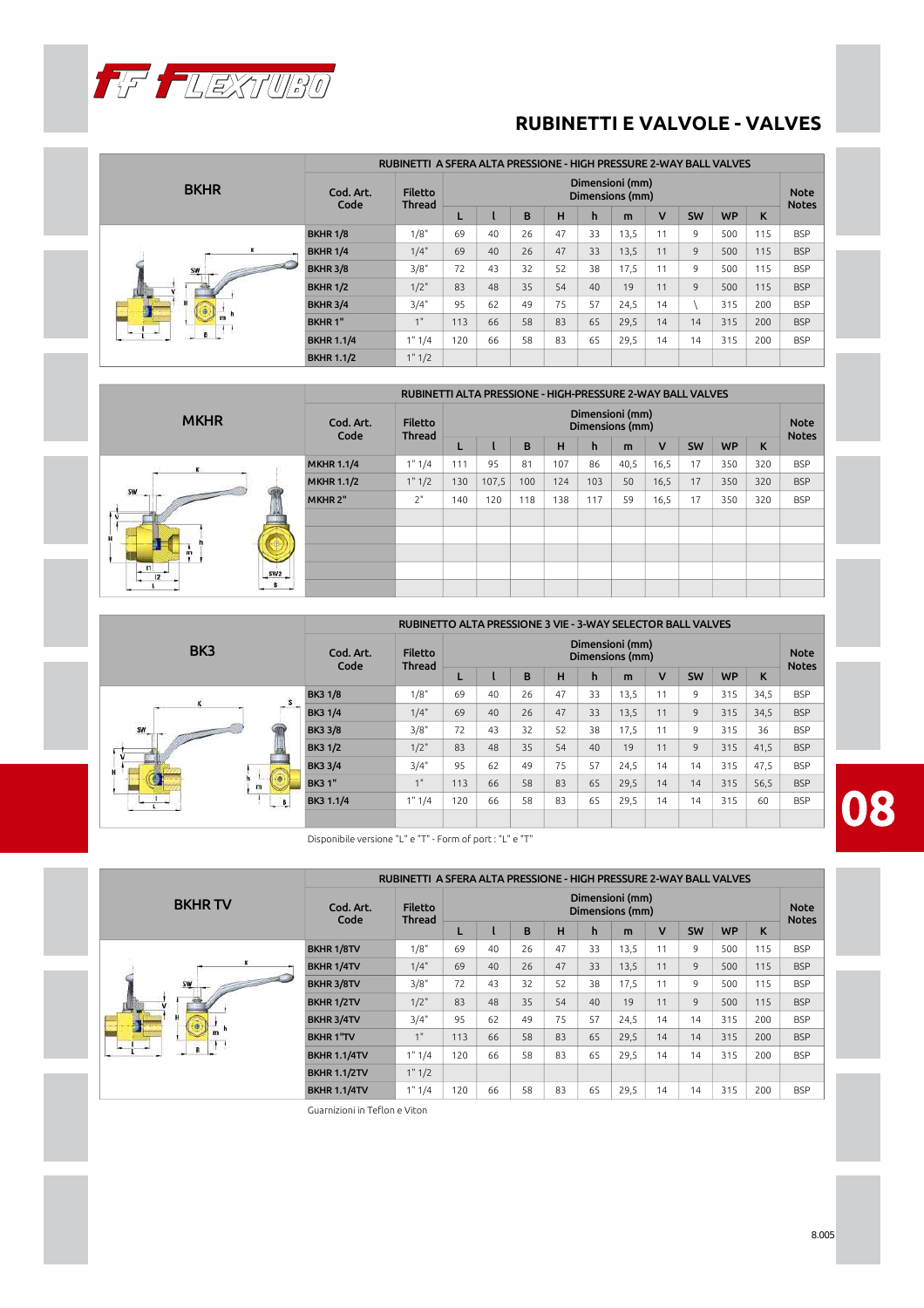

<span id="page-5-3"></span><span id="page-5-0"></span>

|                         |               |                    | <b>RUBINETTO ALTA PRESSIONE 3 VIE - 3-WAY SELECTOR BALL VALVES</b> |     |    |    |    |    |                                    |              |           |           |      |                             |
|-------------------------|---------------|--------------------|--------------------------------------------------------------------|-----|----|----|----|----|------------------------------------|--------------|-----------|-----------|------|-----------------------------|
|                         | <b>BK3 TV</b> | Cod. Art.<br>Code  | <b>Filetto</b><br><b>Thread</b>                                    |     |    |    |    |    | Dimensioni (mm)<br>Dimensions (mm) |              |           |           |      | <b>Note</b><br><b>Notes</b> |
|                         |               |                    |                                                                    | L   |    | B  | H  | h  | m                                  | $\mathsf{V}$ | <b>SW</b> | <b>WP</b> | K    |                             |
|                         |               | <b>BK3 1/8TV</b>   | 1/8"                                                               | 69  | 40 | 26 | 47 | 33 | 13,5                               | 11           | 9         | 315       | 34,5 | <b>BSP</b>                  |
|                         | ĸ<br>$-$ s    | <b>BK3 1/4TV</b>   | 1/4"                                                               | 69  | 40 | 26 | 47 | 33 | 13,5                               | 11           | 9         | 315       | 34,5 | <b>BSP</b>                  |
| SW_                     |               | <b>BK3 3/8TV</b>   | 3/8"                                                               | 72  | 43 | 32 | 52 | 38 | 17,5                               | 11           | 9         | 315       | 36   | <b>BSP</b>                  |
|                         |               | <b>BK3 1/2TV</b>   | $1/2$ "                                                            | 83  | 48 | 35 | 54 | 40 | 19                                 | 11           | 9         | 315       | 41,5 | <b>BSP</b>                  |
| $\overline{\mathbf{v}}$ |               | <b>BK3 3/4TV</b>   | 3/4"                                                               | 95  | 62 | 49 | 75 | 57 | 24,5                               | 14           | 14        | 315       | 47,5 | <b>BSP</b>                  |
|                         | i.<br>m       | <b>BK3 1"TV</b>    | 1"                                                                 | 113 | 66 | 58 | 83 | 65 | 29,5                               | 14           | 14        | 315       | 56,5 | <b>BSP</b>                  |
|                         |               | <b>BK3 1.1/4TV</b> | 1" 1/4                                                             | 120 | 66 | 58 | 83 | 65 | 29,5                               | 14           | 14        | 315       | 60   | <b>BSP</b>                  |
|                         |               | <b>BK3 1.1/2TV</b> | 1" 1/2                                                             |     |    |    |    |    |                                    |              |           |           |      |                             |
|                         |               |                    |                                                                    |     |    |    |    |    |                                    |              |           |           |      |                             |
|                         |               |                    |                                                                    |     |    |    |    |    |                                    |              |           |           |      |                             |

Disponibile versione "L" e "T" - Form of port : "L" e "T"

Guarnizioni in Teflon e Viton

<span id="page-5-4"></span><span id="page-5-2"></span>

|                |                      | RUBINETTI A SFERA ALTA PRESSIONE CON FORI - HIGH PRESSURE 2-WAY BALL VALVES |     |    |    |    |    |                                    |              |           |           |     |                             |
|----------------|----------------------|-----------------------------------------------------------------------------|-----|----|----|----|----|------------------------------------|--------------|-----------|-----------|-----|-----------------------------|
| <b>BKHR/CF</b> | Cod. Art.<br>Code    | <b>Filetto</b><br><b>Thread</b>                                             |     |    |    |    |    | Dimensioni (mm)<br>Dimensions (mm) |              |           |           |     | <b>Note</b><br><b>Notes</b> |
|                |                      |                                                                             |     |    | B  | н  | h  | m                                  | $\mathsf{V}$ | <b>SW</b> | <b>WP</b> | K   |                             |
|                | BKHR/CF 1/8          | 1/8"                                                                        | 69  | 40 | 26 | 47 | 33 | 13,5                               | 11           | 9         | 500       | 115 | $F =$                       |
|                | BKHR/CF 1/4          | 1/4"                                                                        | 69  | 40 | 26 | 47 | 33 | 13,5                               | 11           | 9         | 500       | 115 | $F =$                       |
|                | BKHR/CF3/8           | 3/8"                                                                        | 72  | 43 | 32 | 52 | 38 | 17,5                               | 11           | 9         | 500       | 115 | $F =$                       |
| <b>SW</b>      | BKHR/CF 1/2          | 1/2"                                                                        | 83  | 48 | 35 | 54 | 40 | 19                                 | 11           | 9         | 500       | 115 | $F =$                       |
|                | BKHR/CF3/4           | 3/4"                                                                        | 95  | 62 | 49 | 75 | 57 | 24,5                               | 14           | 14        | 315       | 200 | $F =$                       |
|                | <b>BKHR/CF1"</b>     | 1"                                                                          | 113 | 66 | 58 | 83 | 65 | 29,5                               | 14           | 14        | 315       | 200 | $F =$                       |
|                | <b>BKHR/CF 1.1/4</b> | 1" 1/4                                                                      | 120 | 66 | 58 | 83 | 65 | 29,5                               | 14           | 14        | 315       | 200 | $F =$                       |
|                |                      |                                                                             |     |    |    |    |    |                                    |              |           |           |     |                             |
|                |                      |                                                                             |     |    |    |    |    |                                    |              |           |           |     |                             |
|                |                      |                                                                             |     |    |    |    |    |                                    |              |           |           |     |                             |

<span id="page-5-5"></span><span id="page-5-1"></span>

|             |                   | RUBINETTI ALTISSIMA PRESSIONE - HIGHEST-PRESSURE 2-WAY BALL VALVES |     |     |    |     |                                    |    |              |           |           |              |                             |
|-------------|-------------------|--------------------------------------------------------------------|-----|-----|----|-----|------------------------------------|----|--------------|-----------|-----------|--------------|-----------------------------|
| <b>BKHP</b> | Cod. Art.<br>Code | <b>Filetto</b><br><b>Thread</b>                                    |     |     |    |     | Dimensioni (mm)<br>Dimensions (mm) |    |              |           |           |              | <b>Note</b><br><b>Notes</b> |
|             |                   |                                                                    | ш   |     | B  | н   | h.                                 | m  | $\mathsf{V}$ | <b>SW</b> | <b>WP</b> | $\mathsf{K}$ |                             |
|             | <b>BKHP 1/4</b>   | 1/4"                                                               | 130 | 76  | 50 | 64  | 25                                 | 11 | 9            | 800       |           |              | <b>NPT</b>                  |
|             | <b>BKHP 3/8</b>   | 3/8"                                                               | 130 | 76  | 50 | 64  | 25                                 | 11 | 9            | 800       |           |              | <b>NPT</b>                  |
| x<br>sw     | <b>BKHP 1/2</b>   | 1/2"                                                               | 130 | 76  | 50 | 64  | 25                                 | 11 | 9            | 800       |           |              | <b>NPT</b>                  |
|             | <b>BKHP 3/4</b>   | 3/4"                                                               | 161 | 111 | 90 | 108 | 45                                 | 14 | 14           | 800       |           |              | <b>NPT</b>                  |
|             | BKHP 1"           | 1"                                                                 | 164 | 111 | 90 | 108 | 45                                 | 14 | 14           | 800       |           |              | <b>NPT</b>                  |
| H.<br>m     |                   |                                                                    |     |     |    |     |                                    |    |              |           |           |              |                             |
|             |                   |                                                                    |     |     |    |     |                                    |    |              |           |           |              |                             |
|             |                   |                                                                    |     |     |    |     |                                    |    |              |           |           |              |                             |
|             |                   |                                                                    |     |     |    |     |                                    |    |              |           |           |              |                             |
|             |                   |                                                                    |     |     |    |     |                                    |    |              |           |           |              |                             |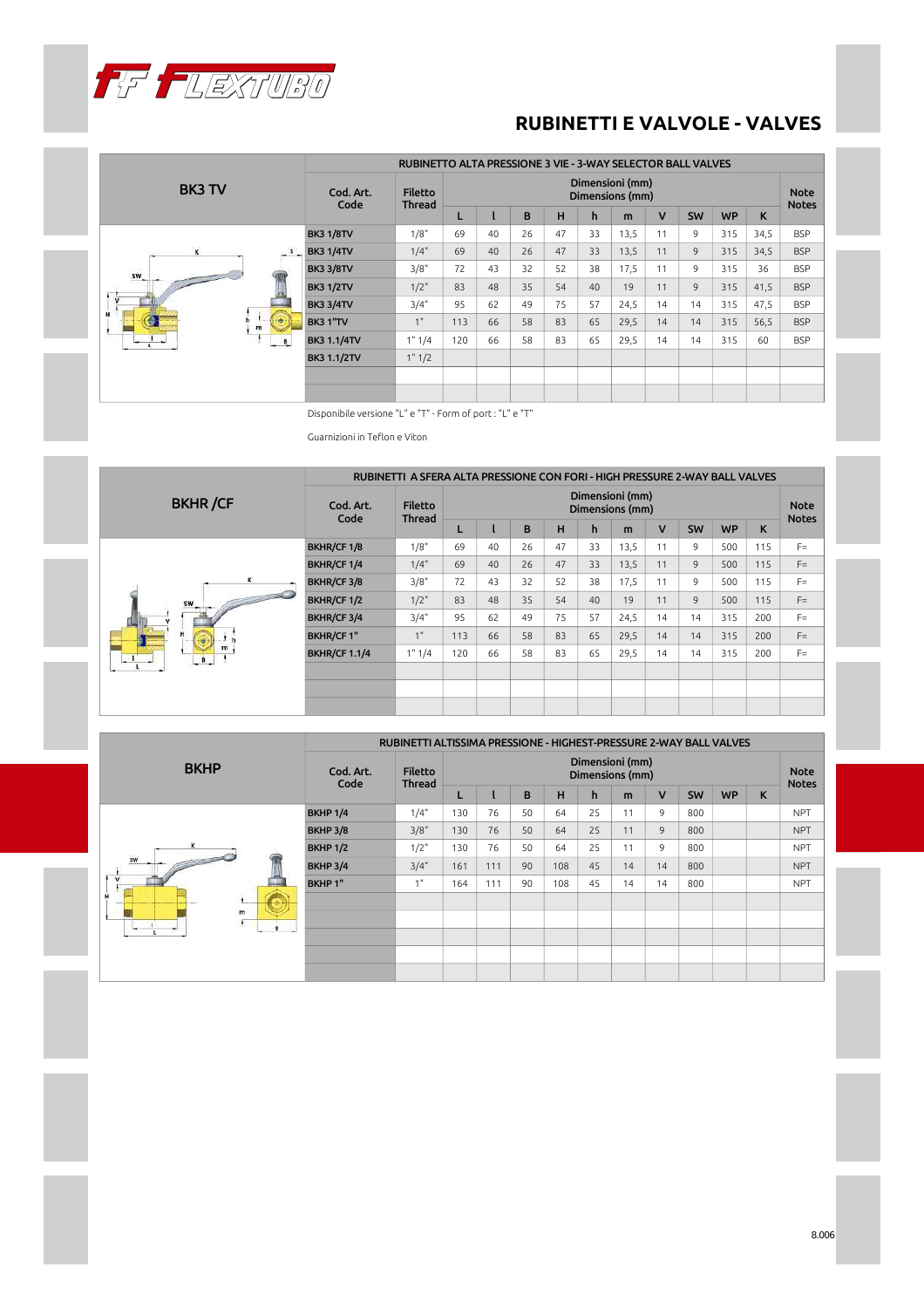

 $\mathbf{c}$  $\mathbf{r}$ 

#### **[RUBINETTI E VALVOLE - VALVES](#page-2-0)**

<span id="page-6-3"></span><span id="page-6-0"></span>

|                 |                   | VALVOLA SFERA PASSAGGIO TOTALE FEMMINA FEMMINA - FULL FLOW BALL VALVE F/F |     |      |     |     |     |                                    |              |           |           |   |                             |
|-----------------|-------------------|---------------------------------------------------------------------------|-----|------|-----|-----|-----|------------------------------------|--------------|-----------|-----------|---|-----------------------------|
| $080 - 120$     | Cod. Art.<br>Code | <b>Filetto</b><br><b>Thread</b>                                           |     |      |     |     |     | Dimensioni (mm)<br>Dimensions (mm) |              |           |           |   | <b>Note</b><br><b>Notes</b> |
|                 |                   |                                                                           | L   |      | B   | н   | h   | m                                  | $\mathsf{V}$ | <b>SW</b> | <b>WP</b> | K |                             |
|                 | 080 1/4           | 1/4"                                                                      | 51  | 25,5 | 40  | 80  | 10  | 25,5                               | 25,5         | 18        | 50        |   |                             |
| D               | 0803/8            | 3/8"                                                                      | 60  | 25,5 | 40  | 80  | 10  | 29,7                               | 29,7         | 21        | 50        |   |                             |
|                 | 080 1/2           | 1/2"                                                                      | 75  | 32,5 | 50  | 89  | 15  | 37,5                               | 37,5         | 25        | 50        |   |                             |
| CН<br><b>CH</b> | 0803/4            | 3/4"                                                                      | 80  | 42   | 59  | 113 | 20  | 40                                 | 40           | 31        | 40        |   |                             |
| с<br>ЮI         | 080 1"            | 1"                                                                        | 90  | 49,5 | 63  | 113 | 25  | 45,2                               | 45,2         | 38        | 40        |   |                             |
|                 | 080 1.1/4         | 1" 1/4                                                                    | 110 | 59,5 | 77  | 138 | 32  | 55                                 | 55           | 48        | 30        |   |                             |
|                 | 080 1.1/2         | 1" 1/2                                                                    | 120 | 72   | 91  | 158 | 40  | 60                                 | 60           | 54        | 30        |   |                             |
| G               | 0802"             | 2"                                                                        | 140 | 66   | 97  | 158 | 50  | 70,2                               | 70,2         | 67        | 25        |   |                             |
|                 | 120 2.1/2         | 2" 1/2                                                                    | 147 | 122  | 122 | 247 | 65  |                                    |              |           | 18        |   |                             |
| А               | 1203"             | 3"                                                                        | 168 | 142  | 134 | 247 | 80  |                                    |              |           | 16        |   |                             |
|                 | 1204"             | 4"                                                                        | 202 | 180  | 151 | 247 | 100 |                                    |              |           | 14        |   |                             |

MATERIALE OT/58 + TENUTA TEFLON

<span id="page-6-4"></span><span id="page-6-1"></span>

|                             | RUBINETTO SFERA PASSAGGIO TOTALE MASCHIO FEMMINA - FULL FLOW BALL VALVE M/F |                                 |     |      |     |     |    |                                    |              |           |           |   |                             |
|-----------------------------|-----------------------------------------------------------------------------|---------------------------------|-----|------|-----|-----|----|------------------------------------|--------------|-----------|-----------|---|-----------------------------|
| $081 - 121$                 | Cod. Art.<br>Code                                                           | <b>Filetto</b><br><b>Thread</b> |     |      |     |     |    | Dimensioni (mm)<br>Dimensions (mm) |              |           |           |   | <b>Note</b><br><b>Notes</b> |
|                             |                                                                             |                                 | L   |      | B   | н   | h  | m                                  | $\mathsf{V}$ | <b>SW</b> | <b>WP</b> | K |                             |
|                             | 0811/4                                                                      | 1/4"                            | 58  | 25,5 | 40  | 80  | 10 | 28,7                               | 28,7         | 18        | 50        |   |                             |
| D                           | 0813/8                                                                      | 3/8"                            | 63  | 25,5 | 40  | 80  | 10 | 31,5                               | 31,5         | 21        | 50        |   |                             |
|                             | 081 1/2                                                                     | 1/2"                            | 77  | 32,5 | 50  | 89  | 15 | 38,5                               | 38,5         | 25        | 50        |   |                             |
| CН<br>CH.                   | 0813/4                                                                      | 3/4"                            | 84  | 42   | 59  | 113 | 20 | 42                                 | 42           | 31        | 40        |   |                             |
| c<br>$\overline{\bullet}$ . | 0811"                                                                       | 1"                              | 92  | 49,5 | 63  | 113 | 25 | 46                                 | 46           | 38        | 40        |   |                             |
|                             | 081 1.1/4                                                                   | 1" 1/4                          | 110 | 59,5 | 77  | 138 | 32 | 55                                 | 55           | 48        | 30        |   |                             |
|                             | 081 1.1/2                                                                   | 1" 1/2                          | 121 | 72   | 91  | 158 | 40 | 60,5                               | 60,5         | 54        | 30        |   |                             |
| G                           | 0812"                                                                       | 2"                              | 141 | 86   | 97  | 158 | 50 | 70,5                               | 70,5         | 67        | 25        |   |                             |
| А                           | 121 2.1/2                                                                   | 2" 1/2                          | 156 | 122  | 122 | 247 | 65 |                                    |              |           | 18        |   |                             |
|                             |                                                                             |                                 |     |      |     |     |    |                                    |              |           |           |   |                             |
|                             |                                                                             |                                 |     |      |     |     |    |                                    |              |           |           |   |                             |

<span id="page-6-6"></span><span id="page-6-5"></span><span id="page-6-2"></span>

|        |                   | RUBINETTO A SFERA MINI FEMMINA FEMMINA - MINI BALL VALVE |    |    |    |    |    |                                    |              |           |           |   |                             |
|--------|-------------------|----------------------------------------------------------|----|----|----|----|----|------------------------------------|--------------|-----------|-----------|---|-----------------------------|
| 125    | Cod. Art.<br>Code | <b>Filetto</b><br>Thread                                 |    |    |    |    |    | Dimensioni (mm)<br>Dimensions (mm) |              |           |           |   | <b>Note</b><br><b>Notes</b> |
|        |                   |                                                          | L  |    | B  | н  | h  | m                                  | $\mathsf{V}$ | <b>SW</b> | <b>WP</b> | K |                             |
|        | 125 1/4           | 1/4"                                                     | 39 | 21 | 9  | 38 | 8  | 22                                 |              |           | 15        |   |                             |
|        | 125 3/8           | 3/8"                                                     | 41 | 21 | 10 | 38 | 8  | 22                                 |              |           | 15        |   |                             |
|        | 1251/2            | 1/2"                                                     | 48 | 25 | 12 | 42 | 10 | 22                                 |              |           | 15        |   |                             |
|        | 125 3/4           | 3/4"                                                     | 54 | 30 | 15 | 47 | 14 | 22                                 |              |           | 15        |   |                             |
| D<br>o |                   |                                                          |    |    |    |    |    |                                    |              |           |           |   |                             |
| E,     |                   |                                                          |    |    |    |    |    |                                    |              |           |           |   |                             |
| А      |                   |                                                          |    |    |    |    |    |                                    |              |           |           |   |                             |
|        |                   |                                                          |    |    |    |    |    |                                    |              |           |           |   |                             |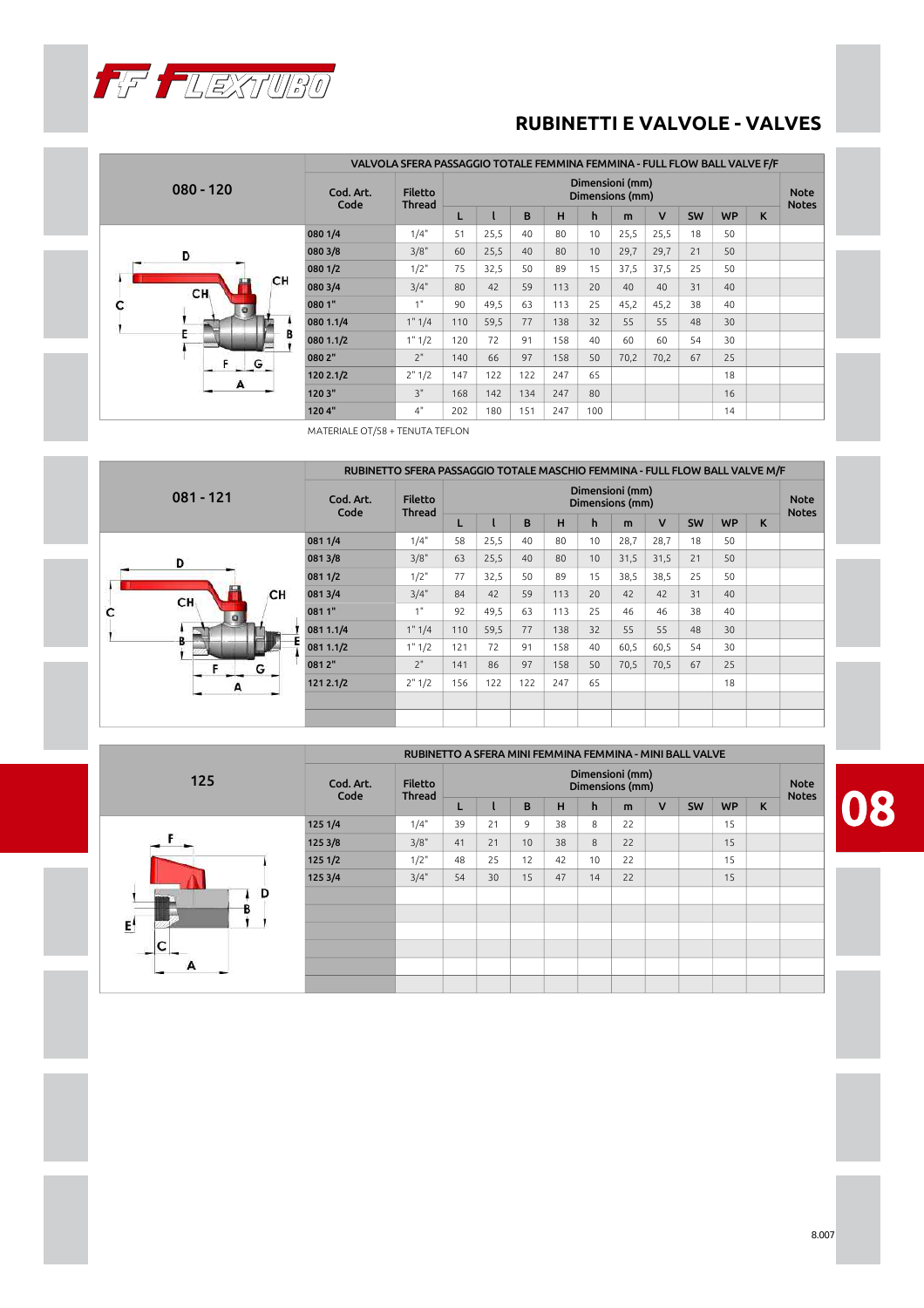

<span id="page-7-1"></span>

|     | SARACINESCA OTTONE STAMPATO MODELLO PESANTE - HOT PRESSED BRASS GATE VALVE |                          |    |     |     |    |    |                                    |              |           |           |   |                             |
|-----|----------------------------------------------------------------------------|--------------------------|----|-----|-----|----|----|------------------------------------|--------------|-----------|-----------|---|-----------------------------|
| 157 | Cod. Art.<br>Code                                                          | Filetto<br><b>Thread</b> |    |     |     |    |    | Dimensioni (mm)<br>Dimensions (mm) |              |           |           |   | <b>Note</b><br><b>Notes</b> |
|     |                                                                            |                          | ш  |     | B   | н  | h  | m                                  | $\mathsf{V}$ | <b>SW</b> | <b>WP</b> | K |                             |
|     | 157 3/8                                                                    | 3/8"                     | 33 | 67  | 45  | 13 | 8  |                                    |              |           | 10        |   |                             |
|     | 1571/2                                                                     | 1/2"                     | 43 | 68  | 45  | 15 | 10 |                                    |              |           | 10        |   |                             |
|     | 157 3/4                                                                    | 3/4"                     | 47 | 78  | 50  | 19 | 11 |                                    |              |           | 10        |   |                             |
|     | 1571"                                                                      | 1"                       | 53 | 93  | 55  | 24 | 13 |                                    |              |           | 10        |   |                             |
| н   | 157 1.1/4                                                                  | 1" 1/4                   | 57 | 108 | 60  | 32 | 14 |                                    |              |           | 10        |   |                             |
|     | 157 1.1/2                                                                  | 1" 1/2                   | 61 | 125 | 70  | 37 | 14 |                                    |              |           | 10        |   |                             |
|     | 1572"                                                                      | 2"                       | 67 | 143 | 80  | 47 | 16 |                                    |              |           | 10        |   |                             |
|     | 157 2.1/2                                                                  | 2" 1/2                   | 74 | 175 | 100 | 60 | 17 |                                    |              |           | 10        |   |                             |
|     | 1573"                                                                      | 3"                       | 86 | 205 | 100 | 72 | 19 |                                    |              |           | 10        |   |                             |
|     | 1574"                                                                      | 4"                       | 98 | 235 | 120 | 93 | 22 |                                    |              |           | 10        |   |                             |

MATERIALE OT/58

<span id="page-7-3"></span><span id="page-7-2"></span><span id="page-7-0"></span>

|         |                   |                                 |     |     | RUBINETTO A SFERA A 3 VIE - 3-WAYS BALL VALVE |    |    |                                    |              |           |           |   |                             |
|---------|-------------------|---------------------------------|-----|-----|-----------------------------------------------|----|----|------------------------------------|--------------|-----------|-----------|---|-----------------------------|
| 128     | Cod. Art.<br>Code | <b>Filetto</b><br><b>Thread</b> |     |     |                                               |    |    | Dimensioni (mm)<br>Dimensions (mm) |              |           |           |   | <b>Note</b><br><b>Notes</b> |
|         |                   |                                 | ш   |     | B                                             | н  | h  | m                                  | $\mathsf{V}$ | <b>SW</b> | <b>WP</b> | K |                             |
| C       | 128 1/4           | 1/4"                            | 77  | 85  | 125                                           | 19 | 10 | 58                                 |              | 22        | 25        |   |                             |
|         | 128 3/8           | 3/8"                            | 77  | 85  | 125                                           | 19 | 12 | 58                                 |              | 22        | 25        |   |                             |
|         | 128 1/2           | 1/2"                            | 77  | 85  | 125                                           | 19 | 14 | 58                                 |              | 27        | 25        |   |                             |
| CH      | 128 3/4           | 3/4"                            | 92  | 107 | 145                                           | 23 | 18 | 70                                 |              | 34        | 25        |   |                             |
|         | 128 1"            | 1"                              | 104 | 124 | 170                                           | 25 | 23 | 80                                 |              | 41        | 25        |   |                             |
| D<br>DN | 128 1.1/4         | 1" 1/4                          | 118 | 134 | 170                                           | 27 | 29 | 92                                 |              | 50        | 25        |   |                             |
|         | 128 1.1/2         | 1" 1/2                          | 138 | 145 | 170                                           | 31 | 36 | 109                                |              | 57        | 25        |   |                             |
|         | 1282"             | 2"                              | 162 | 186 | 260                                           | 36 | 45 | 128                                |              | 70        | 25        |   |                             |
|         |                   |                                 |     |     |                                               |    |    |                                    |              |           |           |   |                             |
|         |                   |                                 |     |     |                                               |    |    |                                    |              |           |           |   |                             |

MATERIALE OT/58 + TENUTA TEFLON

Disponibile versione "L" e "T"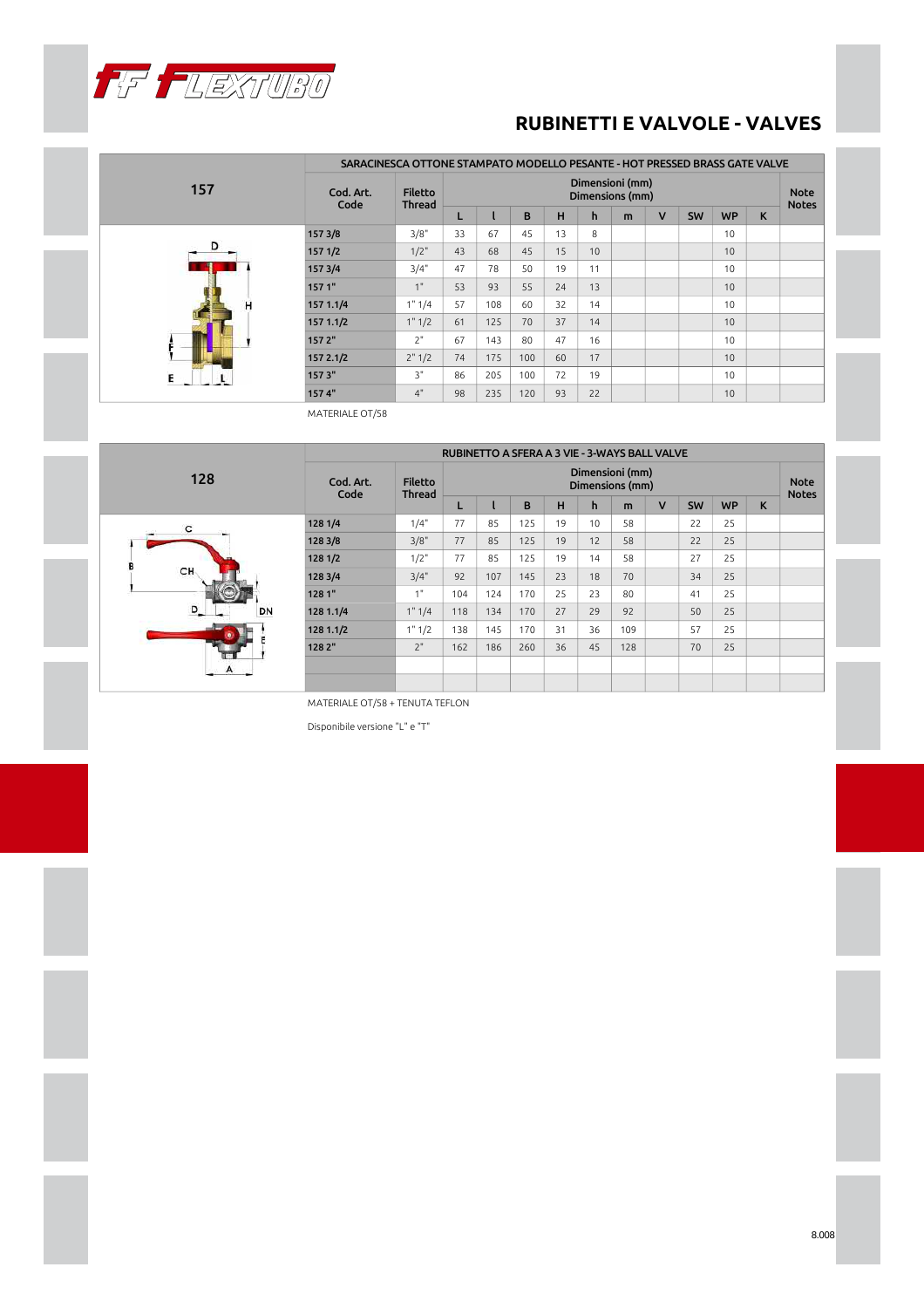

<span id="page-8-0"></span>

|                 |                   |                                 |    |     |     |    |    | DISTRIBUTORE ROTANTE A 3 VIE - 3 WAYS DIVERTER FLOW |              |     |           |    |                             |
|-----------------|-------------------|---------------------------------|----|-----|-----|----|----|-----------------------------------------------------|--------------|-----|-----------|----|-----------------------------|
| MP <sub>3</sub> | Cod. Art.<br>Code | <b>Filetto</b><br><b>Thread</b> |    |     |     |    |    | Dimensioni (mm)<br>Dimensions (mm)                  |              |     |           |    | <b>Note</b><br><b>Notes</b> |
|                 |                   |                                 | L. |     | B   | H  | h  | m                                                   | $\mathsf{V}$ | SW  | <b>WP</b> | K  |                             |
| p<br>G          | MP3 3/8           | 3/8"                            | 24 | 73  | 8,5 | 31 | 42 | 21                                                  | 62           | 60  | 300       | 36 | <b>BSP</b>                  |
|                 | MP3 1/2           | 1/2"                            | 30 | 85  | 11  | 36 | 53 | 24                                                  | 70           | 90  | 250       | 43 | <b>BSP</b>                  |
|                 | MP3 3/4           | 3/4"                            | 32 | 91  | 11  | 41 | 54 | 28                                                  | 80           | 120 | 220       | 47 | <b>BSP</b>                  |
| $\alpha$<br>ь   | MP3 1"            | 1"                              | 32 | 98  | 11  | 50 | 64 | 31,5                                                | 90           | 180 | 220       | 51 | <b>BSP</b>                  |
| $\mathsf{c}$    | MP3 1.1/2         | 1" 1/2                          | 41 | 130 | 11  | 62 | 80 | 44                                                  | 115          | 280 | 200       | 64 | <b>BSP</b>                  |
|                 |                   |                                 |    |     |     |    |    |                                                     |              |     |           |    |                             |
|                 |                   |                                 |    |     |     |    |    |                                                     |              |     |           |    |                             |
| A               |                   |                                 |    |     |     |    |    |                                                     |              |     |           |    |                             |
|                 |                   |                                 |    |     |     |    |    |                                                     |              |     |           |    |                             |
|                 |                   |                                 |    |     |     |    |    |                                                     |              |     |           |    |                             |

<span id="page-8-1"></span>

| MP4                     | Cod. Art.<br>Code | <b>Filetto</b><br><b>Thread</b> |    |    |     |    |      | DISTRIBUTORE ROTANTE A 4 VIE - 4 WAYS DIVERTER FLOW<br>Dimensioni (mm)<br>Dimensions (mm)<br>$\mathsf{V}$<br>m<br>71<br>24<br>28<br>80<br>32<br>90 |  |           |           | <b>Note</b><br><b>Notes</b> |            |
|-------------------------|-------------------|---------------------------------|----|----|-----|----|------|----------------------------------------------------------------------------------------------------------------------------------------------------|--|-----------|-----------|-----------------------------|------------|
|                         |                   |                                 | L  |    | B   | H  | h.   |                                                                                                                                                    |  | <b>SW</b> | <b>WP</b> | K                           |            |
|                         | MP4 3/8           | 3/8"                            | 54 | 77 | 8,5 | 27 | 38,5 |                                                                                                                                                    |  | 35        | 250       | 36                          | <b>BSP</b> |
|                         | MP4 1/2           | 1/2"                            | 68 | 90 | 8,5 | 32 | 45   |                                                                                                                                                    |  | 50        | 250       | 43                          | <b>BSP</b> |
| P<br>H<br>ь<br>$\alpha$ | MP4 3/4           | 3/4"                            | 74 | 95 | 8,5 | 38 | 47,5 |                                                                                                                                                    |  | 90        | 220       | 47                          | <b>BSP</b> |
|                         |                   |                                 |    |    |     |    |      |                                                                                                                                                    |  |           |           |                             |            |
|                         |                   |                                 |    |    |     |    |      |                                                                                                                                                    |  |           |           |                             |            |
|                         |                   |                                 |    |    |     |    |      |                                                                                                                                                    |  |           |           |                             |            |
| ED                      |                   |                                 |    |    |     |    |      |                                                                                                                                                    |  |           |           |                             |            |
| c<br>А                  |                   |                                 |    |    |     |    |      |                                                                                                                                                    |  |           |           |                             |            |
| G<br>B                  |                   |                                 |    |    |     |    |      |                                                                                                                                                    |  |           |           |                             |            |
|                         |                   |                                 |    |    |     |    |      |                                                                                                                                                    |  |           |           |                             |            |

<span id="page-8-2"></span>

|                      |                   | DISTRIBUTORE ROTANTE A 6 VIE 3 POSIZIONI - 6 WAYS DIVERTER FLOW |    |    |    |     |      |                                    |              |           |           |   |                             |
|----------------------|-------------------|-----------------------------------------------------------------|----|----|----|-----|------|------------------------------------|--------------|-----------|-----------|---|-----------------------------|
| MP <sub>6</sub>      | Cod. Art.<br>Code | Filetto<br><b>Thread</b>                                        |    |    |    |     |      | Dimensioni (mm)<br>Dimensions (mm) |              |           |           |   | <b>Note</b><br><b>Notes</b> |
|                      |                   |                                                                 | ш  |    | B  | H   | h    | m                                  | $\mathsf{V}$ | <b>SW</b> | <b>WP</b> | K |                             |
|                      | MP6 3/8           | 3/8"                                                            | 36 | 42 | 73 | 110 | 21   | 124                                |              | 40        | 315       |   | <b>BSP</b>                  |
| E                    | MP6 1/2           | 1/2"                                                            | 43 | 53 | 85 | 120 | 24   | 140                                |              | 70        | 280       |   | <b>BSP</b>                  |
|                      | MP6 3/4           | 3/4"                                                            | 47 | 54 | 91 | 125 | 28   | 160                                |              | 120       | 250       |   | <b>BSP</b>                  |
|                      | MP6 1"            | 1"                                                              | 51 | 64 | 98 | 130 | 31,5 | 180                                |              | 180       | 250       |   | <b>BSP</b>                  |
| D<br><b>p</b> p<br>G |                   |                                                                 |    |    |    |     |      |                                    |              |           |           |   |                             |
|                      |                   |                                                                 |    |    |    |     |      |                                    |              |           |           |   |                             |
|                      |                   |                                                                 |    |    |    |     |      |                                    |              |           |           |   |                             |
| $a \, a'$            |                   |                                                                 |    |    |    |     |      |                                    |              |           |           |   |                             |
| $b'$ $B$<br>ь        |                   |                                                                 |    |    |    |     |      |                                    |              |           |           |   |                             |
|                      |                   |                                                                 |    |    |    |     |      |                                    |              |           |           |   |                             |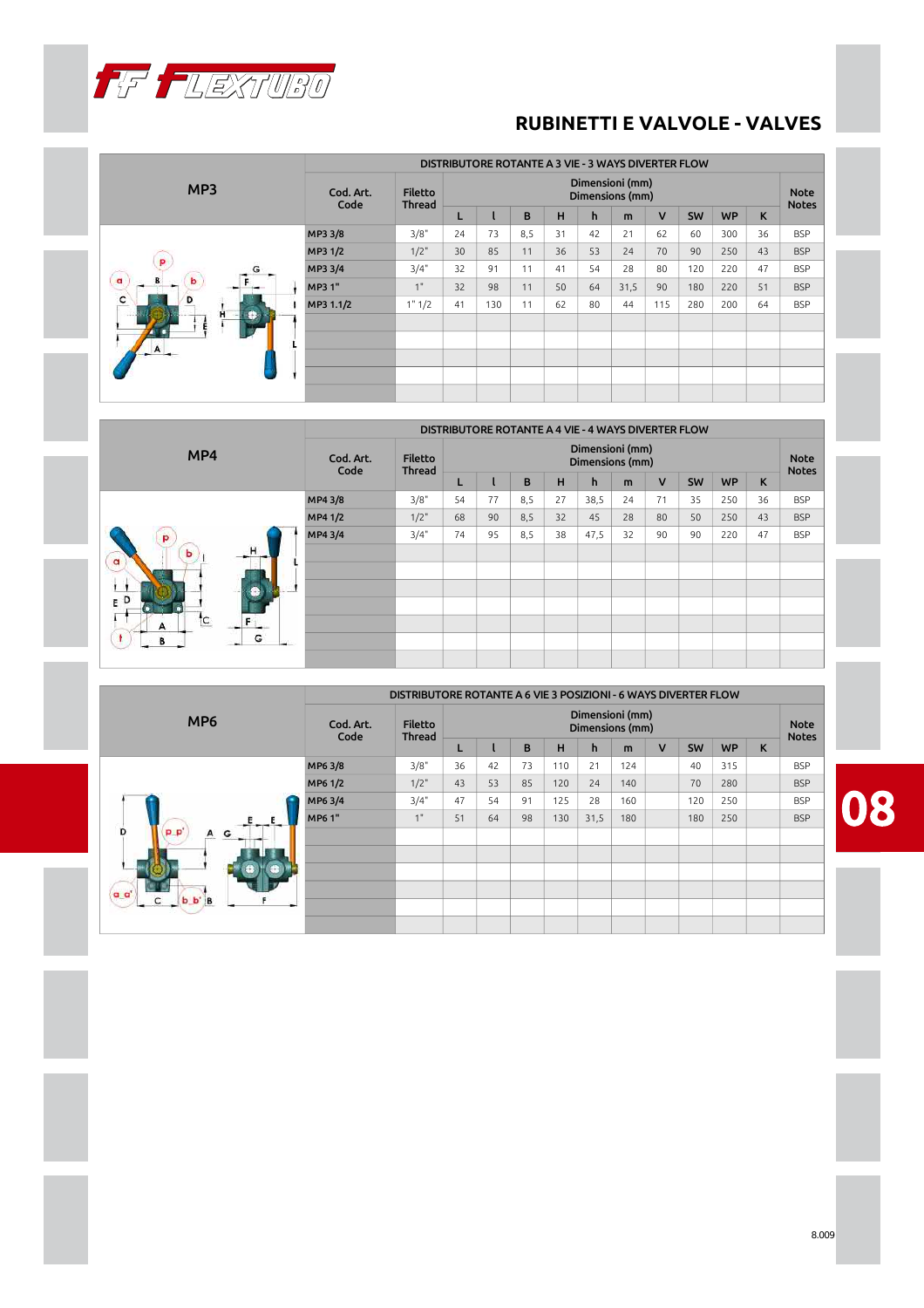

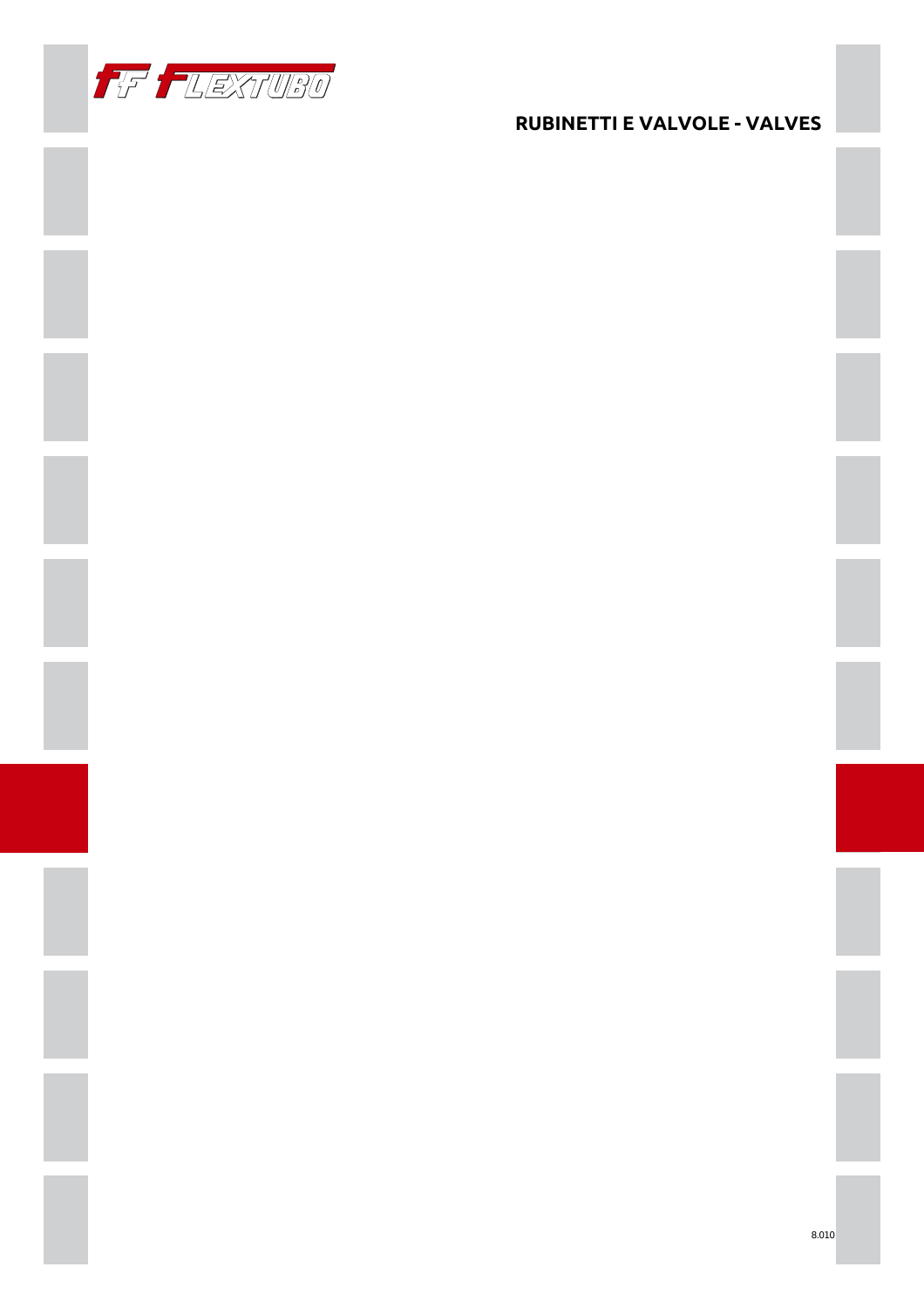<span id="page-10-0"></span>

<span id="page-10-1"></span>

|              |      | Indice - Index |  |
|--------------|------|----------------|--|
| Gruppo-Group | Pag. |                |  |
| 100          | 4.13 |                |  |
| GGD          | 4.13 |                |  |
| GG90         | 4.13 |                |  |
| GG90         | 4.13 |                |  |
| <b>VRB</b>   | 4.14 |                |  |
| VRB/D        | 4.14 |                |  |
| VRD1         | 4.15 |                |  |
| VRD2         | 4.15 |                |  |
| VP           | 4.15 |                |  |
| <b>VNP</b>   | 4.16 |                |  |
| <b>VNR</b>   | 4.16 |                |  |
| VNR3         | 4.16 |                |  |
| VNR5         | 4.16 |                |  |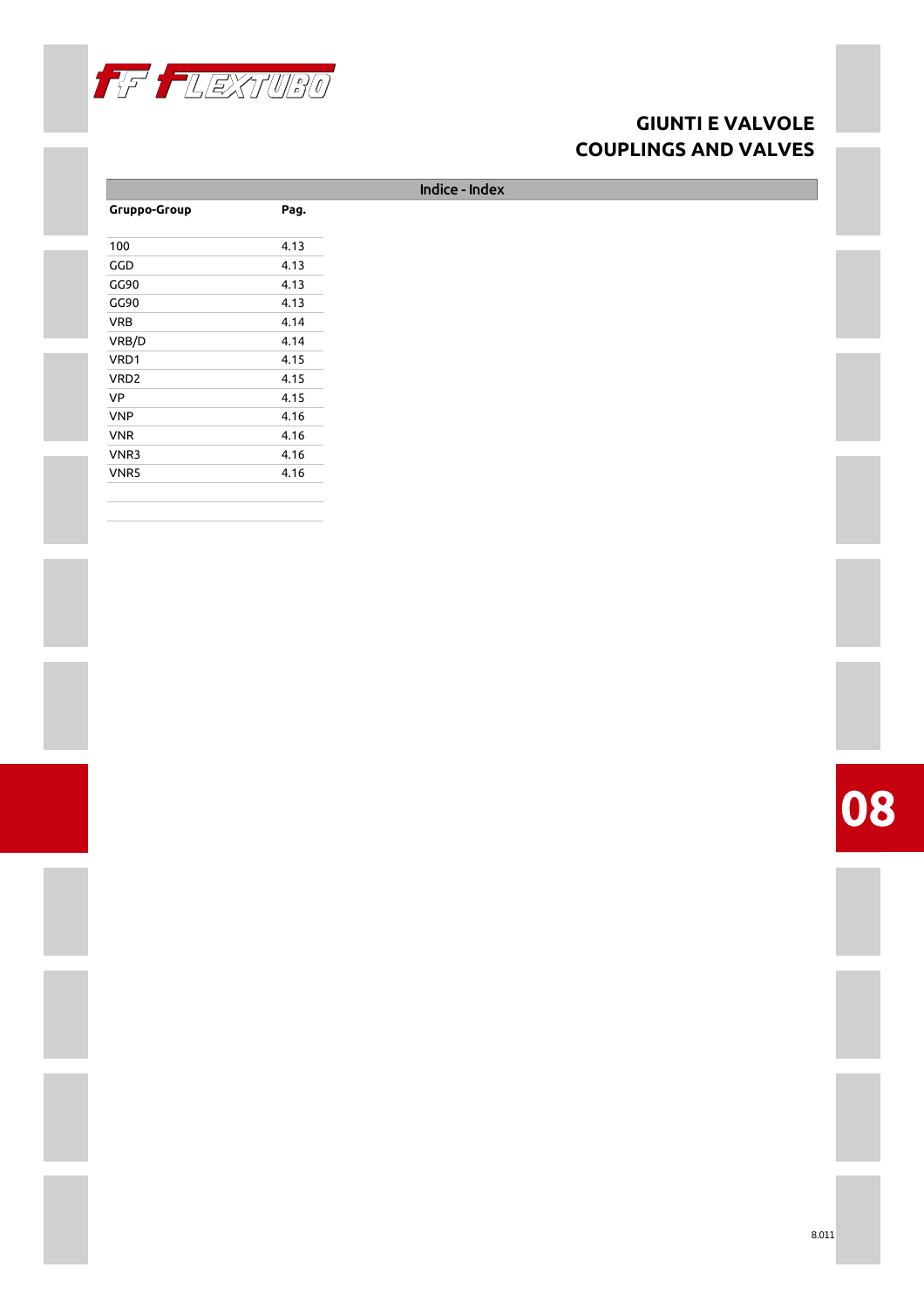

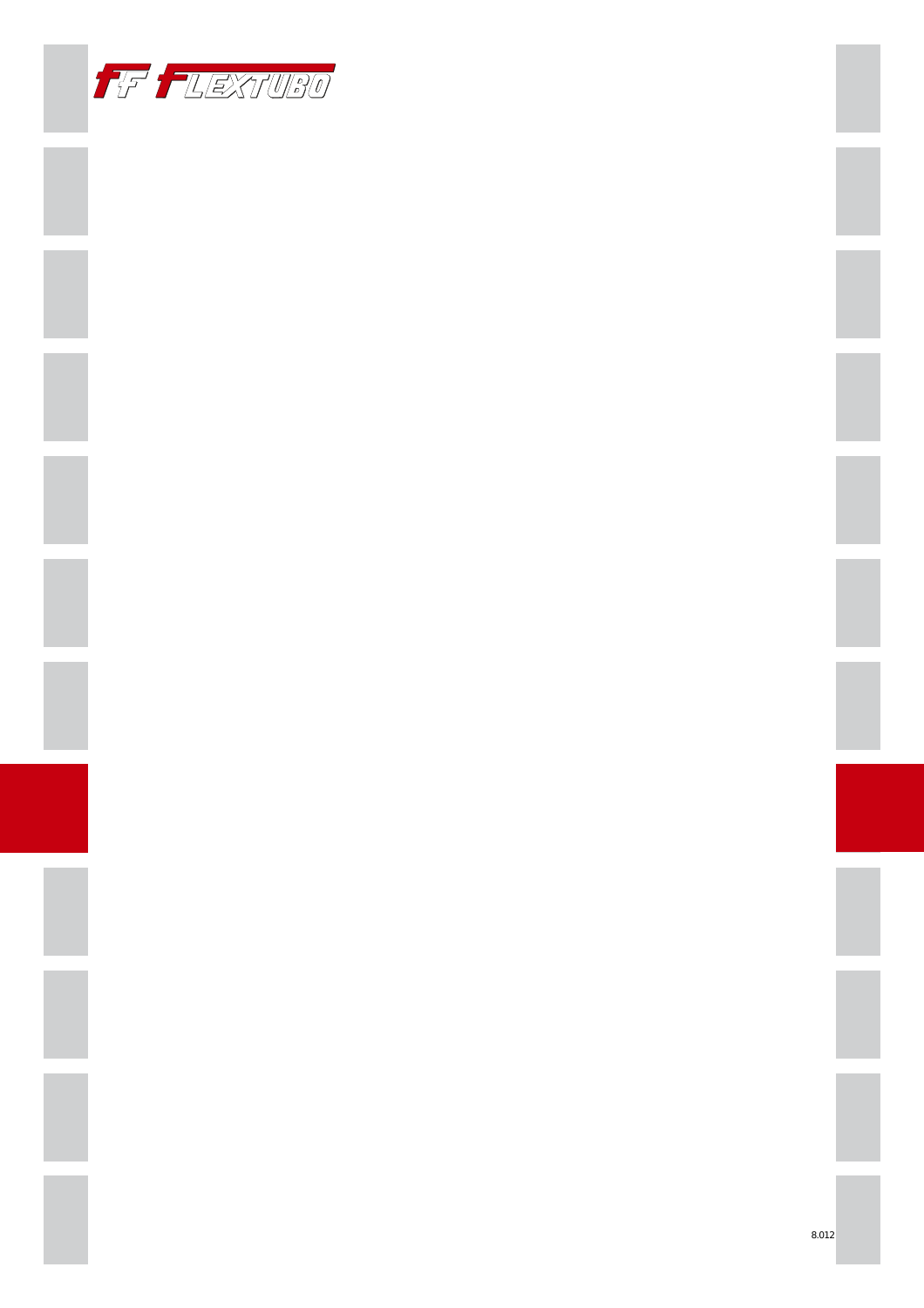

|  |                        |                   |                          |     |      |   | VALVOLA DI RITEGNO IN OT/58 - CHECK VALVE OT/58 |   |                                    |              |    |           |   |                             |
|--|------------------------|-------------------|--------------------------|-----|------|---|-------------------------------------------------|---|------------------------------------|--------------|----|-----------|---|-----------------------------|
|  | 100                    | Cod. Art.<br>Code | <b>Filetto</b><br>Thread |     |      |   |                                                 |   | Dimensioni (mm)<br>Dimensions (mm) |              |    |           |   | <b>Note</b><br><b>Notes</b> |
|  |                        |                   |                          | L   |      | B | н                                               | h | m                                  | $\mathsf{v}$ | SW | <b>WP</b> | K |                             |
|  | в<br><b>CONTRACTOR</b> | 100 3/8           | 3/8"                     | 54  | 34,5 |   |                                                 |   |                                    |              |    | 25        |   |                             |
|  |                        | 1001/2            | 1/2"                     | 57  | 34,5 |   |                                                 |   |                                    |              |    | 25        |   |                             |
|  |                        | 100 3/4           | 3/4"                     | 64  | 41,5 |   |                                                 |   |                                    |              |    | 25        |   |                             |
|  |                        | 100 1"            | 1"                       | 75  | 48   |   |                                                 |   |                                    |              |    | 25        |   |                             |
|  |                        | 100 1.1/4         | 1" 1/4                   | 82  | 60,5 |   |                                                 |   |                                    |              |    | 18        |   |                             |
|  | A                      | 100 1.1/2         | 1" 1/2                   | 93  | 71   |   |                                                 |   |                                    |              |    | 18        |   |                             |
|  |                        | 1002"             | 2"                       | 100 | 87   |   |                                                 |   |                                    |              |    | 18        |   |                             |
|  |                        | 1002.1/2          | 2" 1/2                   | 120 | 120  |   |                                                 |   |                                    |              |    | 12        |   |                             |
|  |                        |                   |                          |     |      |   |                                                 |   |                                    |              |    |           |   |                             |
|  |                        |                   |                          |     |      |   |                                                 |   |                                    |              |    |           |   |                             |

MATERIALE OT/58

|        |                   |                                 | GIUNTI GIREVOLI IN LINEA - LINE ROTATING COUPLING |    |    |     |                                    |    |              |           |           |   |                             |
|--------|-------------------|---------------------------------|---------------------------------------------------|----|----|-----|------------------------------------|----|--------------|-----------|-----------|---|-----------------------------|
| GGD    | Cod. Art.<br>Code | <b>Filetto</b><br><b>Thread</b> |                                                   |    |    |     | Dimensioni (mm)<br>Dimensions (mm) |    |              |           |           |   | <b>Note</b><br><b>Notes</b> |
|        |                   |                                 | L                                                 |    | B  | н   | h.                                 | m  | $\mathsf{V}$ | <b>SW</b> | <b>WP</b> | K |                             |
| C      | <b>GGD 1/4</b>    | 1/4"                            | 61                                                | 33 | 11 | 6,5 | 19                                 | 30 | 200          | 400       |           |   |                             |
| D      | <b>GGD 3/8</b>    | 3/8"                            | 66                                                | 37 | 14 | 9   | 24                                 | 34 | 200          | 400       |           |   |                             |
|        | <b>GGD 1/2</b>    | 1/2"                            | 70                                                | 42 | 15 | 12  | 27                                 | 36 | 150          | 300       |           |   |                             |
|        | $GGD$ 3/4         | 3/4"                            | 79                                                | 50 | 19 | 16  | 34                                 | 45 | 150          | 300       |           |   |                             |
| G<br>B | GGD 1"            | 1"                              | 90                                                | 55 | 21 | 20  | 41                                 | 50 | 100          | 300       |           |   |                             |
|        | GGD 1.1/4         | 1" 1/4                          | 101                                               | 60 | 24 | 28  | 50                                 | 55 | 100          | 300       |           |   |                             |
|        | GGD 1.1/2         | 1" 1/2                          | 110                                               | 70 | 25 | 34  | 55                                 | 75 | 80           | 300       |           |   |                             |
|        | GGD <sub>2"</sub> | 2"                              | 110                                               | 85 | 27 | 44  | 66                                 | 90 | 50           | 250       |           |   |                             |
|        |                   |                                 |                                                   |    |    |     |                                    |    |              |           |           |   |                             |
| A      |                   |                                 |                                                   |    |    |     |                                    |    |              |           |           |   |                             |

|      |                   |                                 |     |      |    |     |    | GIUNTI GIREVOLI 90° - 90° ELBOW ROTATING COUPLING |              |           |           |   |                             |
|------|-------------------|---------------------------------|-----|------|----|-----|----|---------------------------------------------------|--------------|-----------|-----------|---|-----------------------------|
| GG90 | Cod. Art.<br>Code | <b>Filetto</b><br><b>Thread</b> |     |      |    |     |    | Dimensioni (mm)<br>Dimensions (mm)                |              |           |           |   | <b>Note</b><br><b>Notes</b> |
|      |                   |                                 | L   |      | B  | н   | h. | m                                                 | $\mathsf{v}$ | <b>SW</b> | <b>WP</b> | K |                             |
|      | GG90 1/4          | 1/4"                            | 69  | 30,5 | 11 | 6,5 | 19 | 58                                                |              | 200       | 400       |   |                             |
|      | GG90 3/8          | 3/8"                            | 78  | 41,5 | 14 | 9   | 24 | 63                                                |              | 200       | 400       |   |                             |
| D    | GG90 1/2          | 1/2"                            | 86  | 44   | 15 | 12  | 27 | 68,5                                              |              | 150       | 300       |   |                             |
|      | GG90 3/4          | 3/4"                            | 99  | 58   | 19 | 16  | 34 | 79                                                |              | 150       | 300       |   |                             |
|      | GG90 1"           | 1"                              | 113 | 60   | 21 | 20  | 41 | 90                                                |              | 100       | 300       |   |                             |
| B    |                   |                                 |     |      |    |     |    |                                                   |              |           |           |   |                             |
| CH   | А                 |                                 |     |      |    |     |    |                                                   |              |           |           |   |                             |
|      |                   |                                 |     |      |    |     |    |                                                   |              |           |           |   |                             |
|      |                   |                                 |     |      |    |     |    |                                                   |              |           |           |   |                             |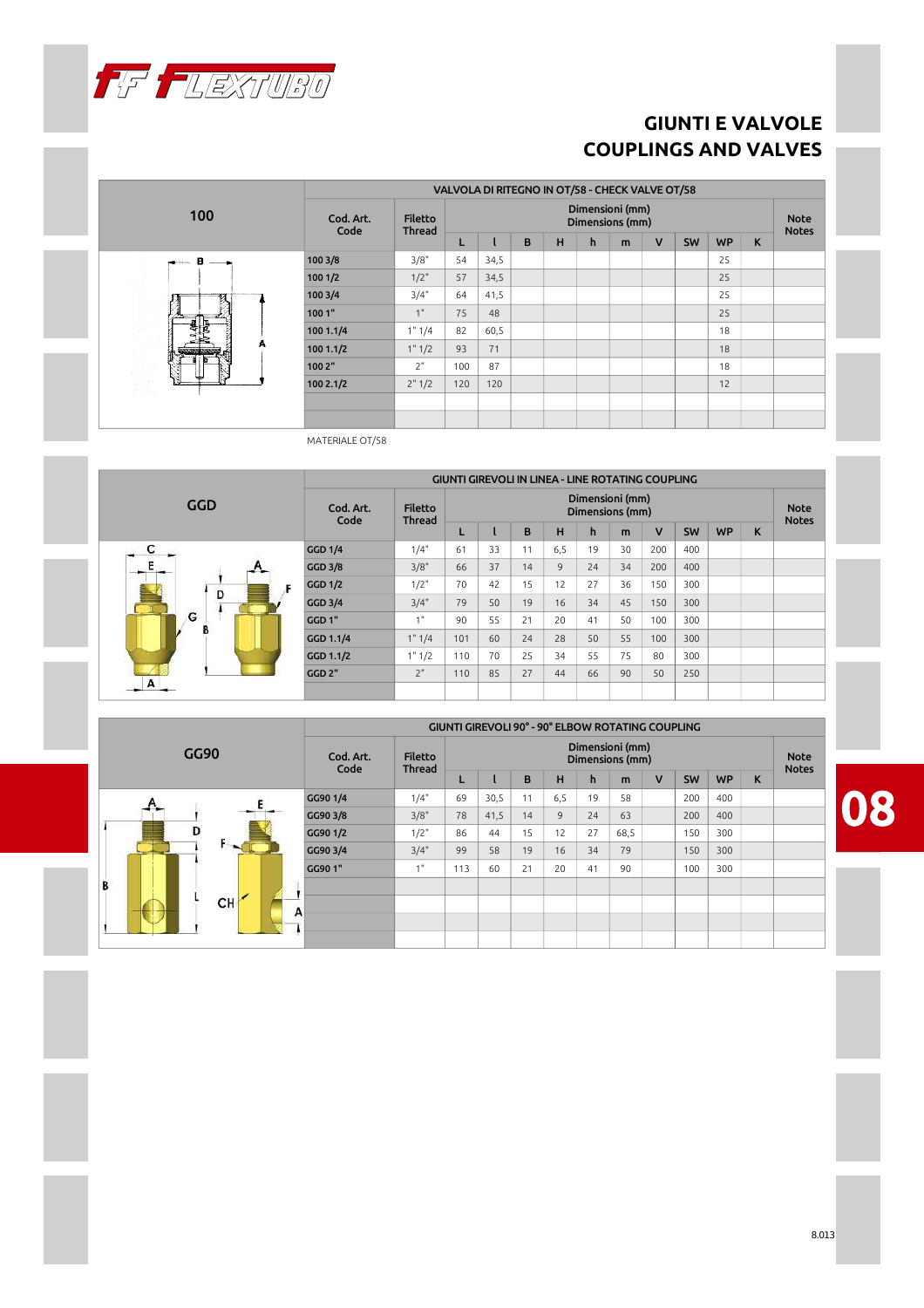

|        |                   |                                 |      |     |      |    |                                    |    | GIUNTI GIREVOLI 90° - 90° ELBOW ROTATING COUPLING |     |           |   |                             |
|--------|-------------------|---------------------------------|------|-----|------|----|------------------------------------|----|---------------------------------------------------|-----|-----------|---|-----------------------------|
| GG90   | Cod. Art.<br>Code | <b>Filetto</b><br><b>Thread</b> |      |     |      |    | Dimensioni (mm)<br>Dimensions (mm) |    |                                                   |     |           |   | <b>Note</b><br><b>Notes</b> |
|        |                   |                                 | L    |     | B    | H  | h.                                 | m  | $\mathsf{V}$                                      | SW  | <b>WP</b> | K |                             |
| A      | GG90 1.1/4        | 1" 1/4                          | 31,5 | 92  | 31,5 | 24 | 28                                 | 50 | 56,5                                              | 100 | 300       |   |                             |
|        | GG90 1.1/2        | 1" 1/2                          | 38   | 104 | 38   | 25 | 34                                 | 55 | 62                                                | 80  | 300       |   |                             |
|        | GG90 2"           | 2"                              | 42   | 111 | 45   | 27 | 44                                 | 65 | 67                                                | 50  | 250       |   |                             |
|        |                   |                                 |      |     |      |    |                                    |    |                                                   |     |           |   |                             |
| B      |                   |                                 |      |     |      |    |                                    |    |                                                   |     |           |   |                             |
|        |                   |                                 |      |     |      |    |                                    |    |                                                   |     |           |   |                             |
|        |                   |                                 |      |     |      |    |                                    |    |                                                   |     |           |   |                             |
|        |                   |                                 |      |     |      |    |                                    |    |                                                   |     |           |   |                             |
| н<br>G |                   |                                 |      |     |      |    |                                    |    |                                                   |     |           |   |                             |

|  |                                   |                   | <b>VALVOLA REGOLATRICE DI FLUSSO - FLOW REGULATOR WITH CHECK VALVE</b> |     |    |     |    |     |                                    |              |           |           |   |                             |
|--|-----------------------------------|-------------------|------------------------------------------------------------------------|-----|----|-----|----|-----|------------------------------------|--------------|-----------|-----------|---|-----------------------------|
|  | <b>VRB</b>                        | Cod. Art.<br>Code | <b>Filetto</b><br><b>Thread</b>                                        |     |    |     |    |     | Dimensioni (mm)<br>Dimensions (mm) |              |           |           |   | <b>Note</b><br><b>Notes</b> |
|  |                                   |                   |                                                                        | L   |    | B   | H  | h   | m                                  | $\mathsf{V}$ | <b>SW</b> | <b>WP</b> | K |                             |
|  | o                                 | <b>VRB 1/4</b>    | 1/4"                                                                   | 68  | 40 | 32  | 6  |     | 0,5                                |              | 12        | 350       |   |                             |
|  | $\rightarrow$                     | <b>VRB 3/8</b>    | 3/8"                                                                   | 77  | 40 | 36  | 6  |     | 0,5                                |              | 22        | 350       |   |                             |
|  | <b>VRB 1/2</b>                    | 1/2"              | 84                                                                     | 48  | 41 | 6,5 |    | 0,5 |                                    | 40           | 350       |           |   |                             |
|  | <b>VRB 3/4</b>                    | 3/4"              | 103                                                                    | 52  | 48 | 8   |    | 0,5 |                                    | 60           | 300       |           |   |                             |
|  | ⊠<br><b>AND THE REAL PROPERTY</b> | <b>VRB 1"</b>     | 1"                                                                     | 119 | 66 | 60  | 11 |     | 0,5                                |              | 90        | 300       |   |                             |
|  | Easter<br>m.                      | <b>VRB 1.1/4</b>  | 1" 1/4                                                                 | 139 | 82 | 70  | 14 |     | 0,5                                |              | 140       | 250       |   |                             |
|  |                                   | <b>VRB 1.1/2</b>  | 1" 1/2                                                                 | 155 | 93 | 80  | 15 |     | 0,5                                |              | 210       | 250       |   |                             |
|  |                                   |                   |                                                                        |     |    |     |    |     |                                    |              |           |           |   |                             |
|  |                                   |                   |                                                                        |     |    |     |    |     |                                    |              |           |           |   |                             |
|  | 모                                 |                   |                                                                        |     |    |     |    |     |                                    |              |           |           |   |                             |

THIS VALVE IS USED TO ADJUST FLOW SPEED IN ONE DIRECTION. OPPOSITE DIRECTION FLOW IS FREE.

| VRB/D                                         |
|-----------------------------------------------|
| ō<br>r<br>Zwai Dirasan (Chase)<br>ᆷ<br>×<br>오 |

| VALVOLA REGOLATRICE DI FLUSSO BIDIREZIONALE - FLOW REGULATOR |                                 |     |    |    |     |   |                                    |              |     |           |   |                             |  |
|--------------------------------------------------------------|---------------------------------|-----|----|----|-----|---|------------------------------------|--------------|-----|-----------|---|-----------------------------|--|
| Cod. Art.<br>Code                                            | <b>Filetto</b><br><b>Thread</b> |     |    |    |     |   | Dimensioni (mm)<br>Dimensions (mm) |              |     |           |   | <b>Note</b><br><b>Notes</b> |  |
|                                                              |                                 | L   |    | B  | H   | h | m                                  | $\mathsf{V}$ | SW  | <b>WP</b> | K |                             |  |
| <b>VRB/D 1/4</b>                                             | 1/4"                            | 68  | 40 | 32 | 6   |   |                                    |              | 15  | 350       |   |                             |  |
| <b>VRB/D 3/8</b>                                             | 3/8"                            | 77  | 40 | 36 | 6   |   |                                    |              | 30  | 350       |   |                             |  |
| <b>VRB/D 1/2</b>                                             | 1/2"                            | 84  | 48 | 41 | 6,5 |   |                                    |              | 45  | 350       |   |                             |  |
| <b>VRB/D 3/4</b>                                             | 3/4"                            | 103 | 52 | 48 | 8   |   |                                    |              | 80  | 300       |   |                             |  |
| <b>VRB/D 1"</b>                                              | 1"                              | 119 | 66 | 60 | 11  |   |                                    |              | 150 | 300       |   |                             |  |
|                                                              |                                 |     |    |    |     |   |                                    |              |     |           |   |                             |  |
|                                                              |                                 |     |    |    |     |   |                                    |              |     |           |   |                             |  |
|                                                              |                                 |     |    |    |     |   |                                    |              |     |           |   |                             |  |
|                                                              |                                 |     |    |    |     |   |                                    |              |     |           |   |                             |  |

THIS VALVE IS USED TO ADJUST FLOW SPEED IN BOTH DIRECTION. PRESSURE FLOW GOES INTO A\_VALVE PORT AND<br>GOES OUT FROM B VALVE PORT;<br>IN OPPOSITE WAY OBTAINS THE SAME ;<br>TO ADJUST THE FLOW , TURN THE EXTERNAL SLEEVE;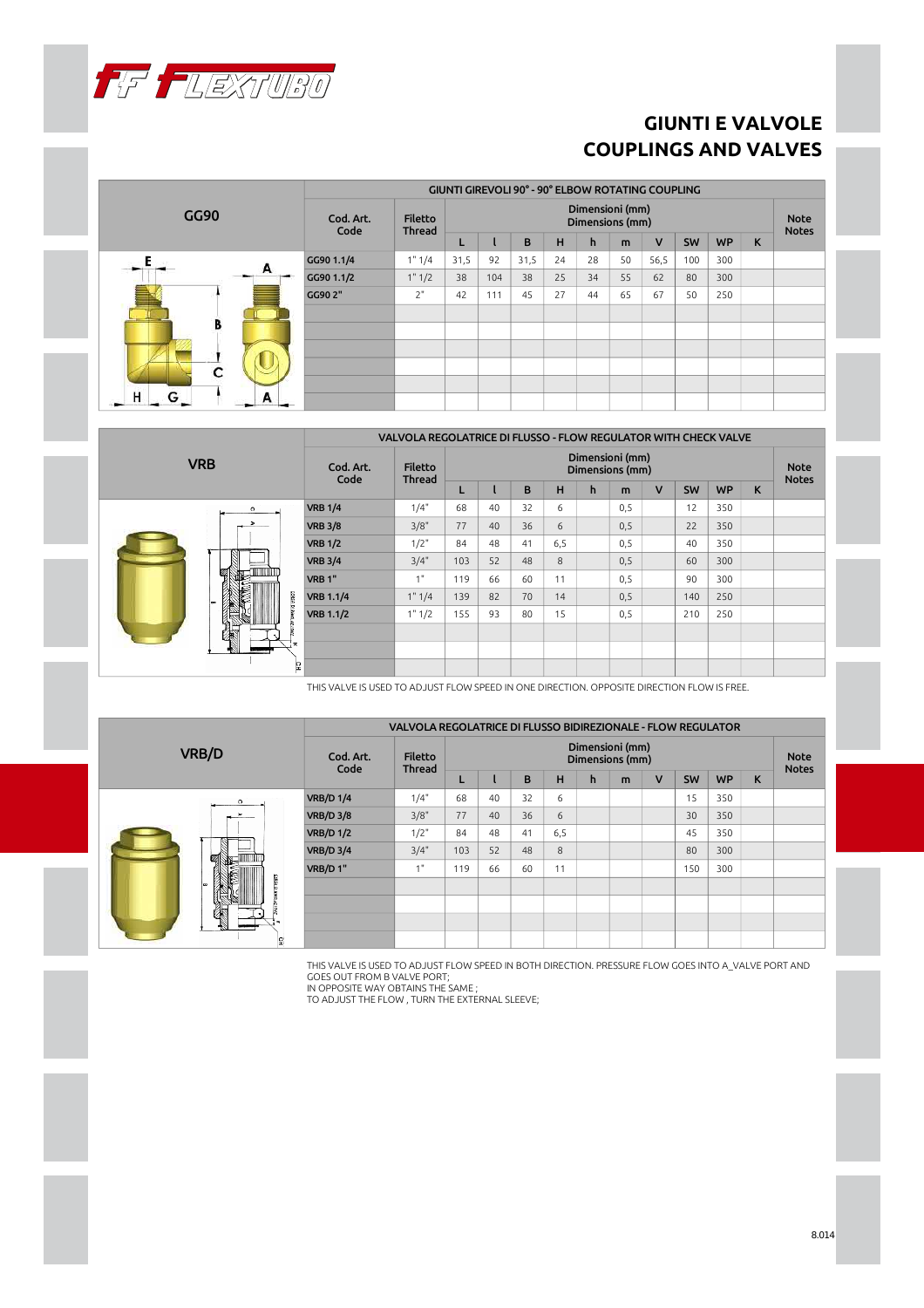

|                                       |                   | VALVOLA DI RITEGNO SINGOLO EFFETTO - SINGLE PILOT OPERETED CHECK VALVE |                                    |     |   |    |                |    |              |           |           |    |              |  |
|---------------------------------------|-------------------|------------------------------------------------------------------------|------------------------------------|-----|---|----|----------------|----|--------------|-----------|-----------|----|--------------|--|
| VRD1                                  | Cod. Art.<br>Code | <b>Filetto</b><br><b>Thread</b>                                        | Dimensioni (mm)<br>Dimensions (mm) |     |   |    |                |    |              |           |           |    |              |  |
|                                       |                   |                                                                        | ட                                  |     | B | н  | h              | m  | $\mathsf{V}$ | <b>SW</b> | <b>WP</b> | K. | <b>Notes</b> |  |
|                                       | <b>VRD1 1/4</b>   | 1/4"                                                                   | 110                                | 70  |   | 30 | 5,5            | 9  | 45           | 15        | 320       |    |              |  |
|                                       | <b>VRD13/8</b>    | 3/8"                                                                   | 117                                | 70  |   | 30 | $\overline{7}$ | 9  | 45           | 35        | 320       |    |              |  |
|                                       | <b>VRD11/2</b>    | 1/2"                                                                   | 158                                | 90  |   | 40 |                | 15 | 60           | 45        | 300       |    |              |  |
| $\overline{\mathbf{u}}$<br>AI.        | <b>VRD13/4</b>    | 3/4"                                                                   | 186                                | 100 |   | 60 |                | 15 | 70           | 70        | 250       |    |              |  |
| <b>STATISTICS</b>                     |                   |                                                                        |                                    |     |   |    |                |    |              |           |           |    |              |  |
| $\frac{1}{2}$<br>U2<br><b>Talento</b> |                   |                                                                        |                                    |     |   |    |                |    |              |           |           |    |              |  |
|                                       |                   |                                                                        |                                    |     |   |    |                |    |              |           |           |    |              |  |
|                                       |                   |                                                                        |                                    |     |   |    |                |    |              |           |           |    |              |  |
|                                       |                   |                                                                        |                                    |     |   |    |                |    |              |           |           |    |              |  |

|                                                             |                   | VALVOLA DI RITEGNO DOPPIO EFFETTO - DOUBLE PILOT OPERETED CHECK VALVE                                                     |                                    |   |   |    |                          |           |           |    |              |  |  |  |
|-------------------------------------------------------------|-------------------|---------------------------------------------------------------------------------------------------------------------------|------------------------------------|---|---|----|--------------------------|-----------|-----------|----|--------------|--|--|--|
| VRD <sub>2</sub>                                            | Cod. Art.<br>Code | <b>Filetto</b><br><b>Thread</b><br>L<br>1/4"<br>70<br>118<br>3/8"<br>128<br>70<br>1/2"<br>90<br>170<br>3/4"<br>198<br>100 | Dimensioni (mm)<br>Dimensions (mm) |   |   |    |                          |           |           |    |              |  |  |  |
|                                                             |                   |                                                                                                                           | B                                  | н | h | m  | $\mathsf{v}$             | <b>SW</b> | <b>WP</b> | K  | <b>Notes</b> |  |  |  |
|                                                             | <b>VRD2 1/4</b>   |                                                                                                                           |                                    |   |   | 30 | 5,5                      | 9         | 45        | 15 | 320          |  |  |  |
|                                                             | <b>VRD2 3/8</b>   |                                                                                                                           |                                    |   |   | 30 | $\overline{\phantom{a}}$ | 9         | 45        | 35 | 320          |  |  |  |
| $\overline{M}$<br>$\overline{\mathbf{u}}$                   | <b>VRD2 1/2</b>   |                                                                                                                           |                                    |   |   | 40 |                          | 15        | 60        | 45 | 300          |  |  |  |
|                                                             | <b>VRD2 3/4</b>   |                                                                                                                           |                                    |   |   | 60 |                          | 15        | 70        | 70 | 250          |  |  |  |
| <b><i><u><i><u>American</u></i></u></i></b><br><b>START</b> |                   |                                                                                                                           |                                    |   |   |    |                          |           |           |    |              |  |  |  |
| U2<br>, 42<br><b>Programs</b><br><b>TAXABLE</b>             |                   |                                                                                                                           |                                    |   |   |    |                          |           |           |    |              |  |  |  |
|                                                             |                   |                                                                                                                           |                                    |   |   |    |                          |           |           |    |              |  |  |  |
|                                                             |                   |                                                                                                                           |                                    |   |   |    |                          |           |           |    |              |  |  |  |
|                                                             |                   |                                                                                                                           |                                    |   |   |    |                          |           |           |    |              |  |  |  |

|                                |                   | VALVOLA DI RITEGNO AUTOMATICA (PARACADUTE) - CARTRIDGE HOSE BURST VALVE |                                    |     |                |      |   |   |              |     |           |   |              |  |  |
|--------------------------------|-------------------|-------------------------------------------------------------------------|------------------------------------|-----|----------------|------|---|---|--------------|-----|-----------|---|--------------|--|--|
| <b>VP</b>                      | Cod. Art.<br>Code | <b>Filetto</b><br><b>Thread</b>                                         | Dimensioni (mm)<br>Dimensions (mm) |     |                |      |   |   |              |     |           |   |              |  |  |
|                                |                   |                                                                         | L                                  |     | B              | H    | h | m | $\mathsf{V}$ | SW  | <b>WP</b> | K | <b>Notes</b> |  |  |
|                                | <b>VP 1/4</b>     | 1/4"                                                                    | 16                                 |     | $\overline{ }$ | 4,5  |   |   |              | 25  | 350       |   |              |  |  |
|                                | <b>VP 3/8</b>     | 3/8"                                                                    | 20                                 | 1,5 | 9,5            | 5    |   |   |              | 45  | 350       |   |              |  |  |
|                                | <b>VP 1/2</b>     | 1/2"                                                                    | 24                                 | 1,5 | 11,5           | 6,5  |   |   |              | 70  | 350       |   |              |  |  |
|                                | <b>VP 3/4</b>     | 3/4"                                                                    | 28                                 | 2,5 | 15,5           | 6, 5 |   |   |              | 140 | 350       |   |              |  |  |
| 1.111<br>$\lvert \cdot \rvert$ | <b>VP 1"</b>      | 1"                                                                      | 33                                 | 1,5 | 18,5           | 8,5  |   |   |              | 180 | 350       |   |              |  |  |
|                                |                   |                                                                         |                                    |     |                |      |   |   |              |     |           |   |              |  |  |
|                                |                   |                                                                         |                                    |     |                |      |   |   |              |     |           |   |              |  |  |
| $\boxed{S}$                    |                   |                                                                         |                                    |     |                |      |   |   |              |     |           |   |              |  |  |
|                                |                   |                                                                         |                                    |     |                |      |   |   |              |     |           |   |              |  |  |